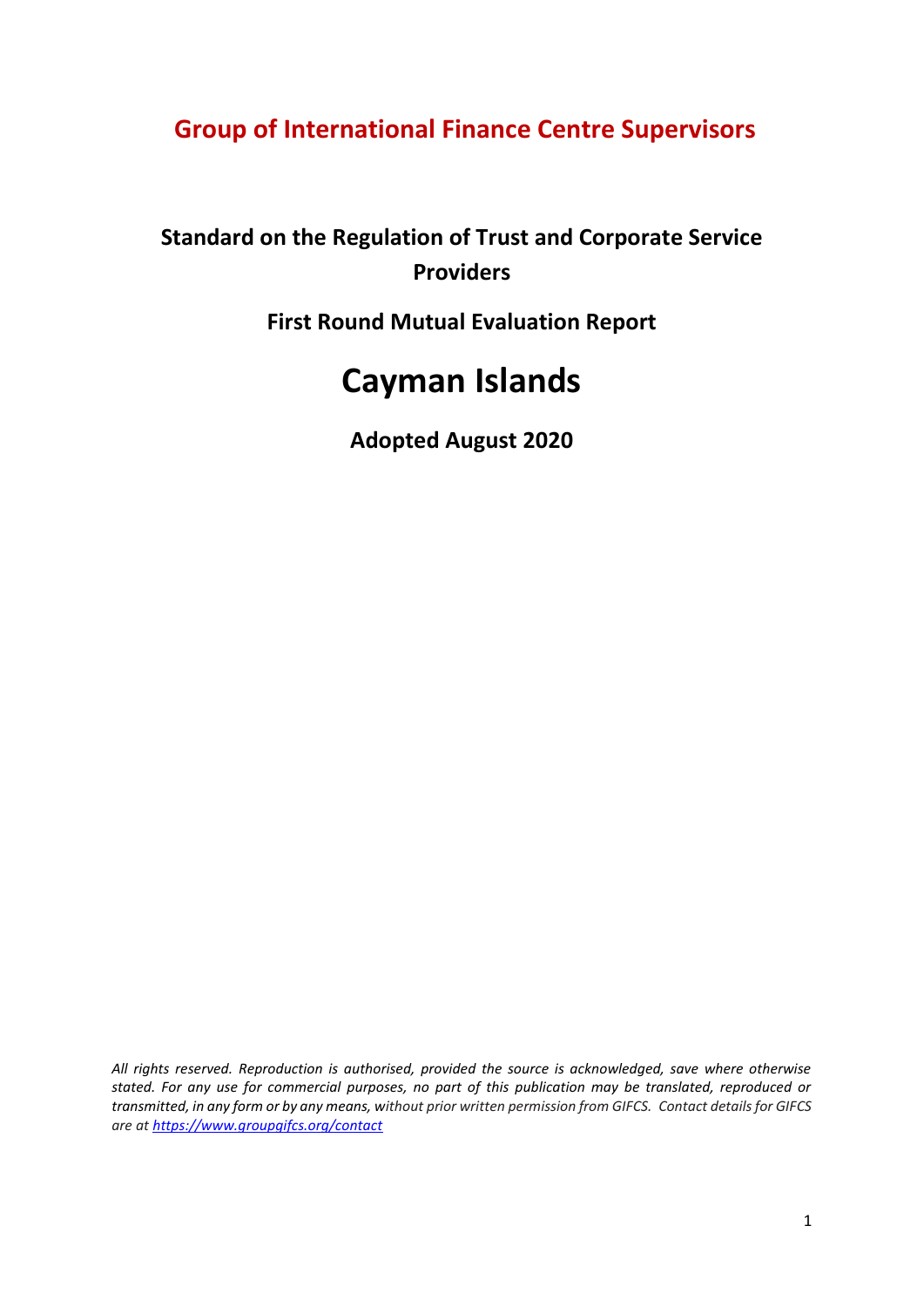### **Background**

- 1. The Group of International Finance Centre Supervisors (formerly named the Offshore Group of Banking Supervisors) was formed in October 1980, at the instigation of the Basel Committee on Banking Supervision, as an association of the relevant authorities concerned with the supervision of banks and related financial services primarily engaged in cross-border activities.
- 2. While maintaining a close working relationship with the Basel Committee on Banking Supervision the Group has since developed into a body which has represented the interests of member jurisdictions on the whole range of banking supervision matters, AML/CFT issues, supervision of funds and securities activities, and the regulation of trust and company service providers (TCSPs). In the mid-1990's the Group became an observer body attending meetings of the FATF. It is also a member of the FSB Regional Consultative Group for Europe, and a member of the Basel Consultative Group.
- 3. Twenty one jurisdictions were members of GIFCS as at June 2020.
- 4. In 2002 the Group published a paper on best practices in the regulation of Trust and Company Service Providers. Building on the significant experience of GIFCS members with licensing and regulating TCSPs, a new Standard for the Regulation of TCSPs was issued in October 2014. That Standard has now developed into a full regime embracing a Multi-Lateral Memorandum of Understanding, peer group assessments of members' compliance against the Standard, and meetings of colleges of supervisors on an asneeded basis.
- 5. The Standard incorporates the following objectives:
	- customers of TCSPs should receive a degree of protection equivalent to that afforded to the customers of other financial institutions.
	- TCSPs should be subject to a similar regulatory regime as other financial institutions.
	- to be effective, standards should be applied internationally.
- 6. The Standard notes that "Regulators should view the Standard as a minimum requirement that sets out the broad framework for TCSP oversight, which can be tailored to each jurisdiction's individual needs. Regulators should apply the Standard to all TCSPs in their jurisdiction. Jurisdictions may satisfy the Standard by adopting requirements which are of substantially similar effect and may impose higher standards in some or all areas where national legislation requires. It is recognized that the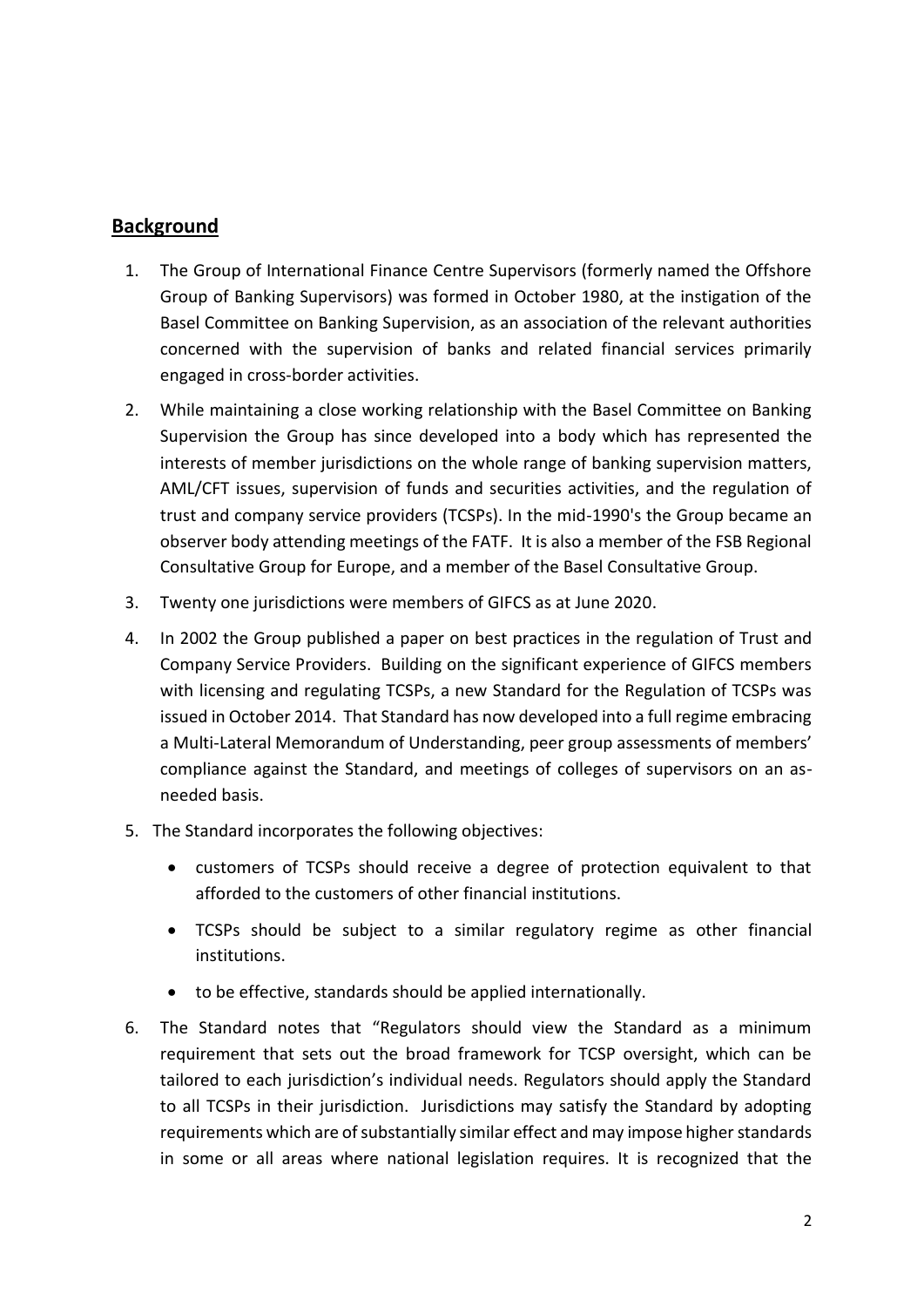Standard may be supplemented by other measures in individual jurisdictions designed to mitigate risks of TCSPs."

- 7. Following initial self-assessments by members, in November 2016 a plenary session of GIFCS agreed to commence a first round of mutual evaluations against the Standard.
- 8. This is the report of the first round mutual evaluation of TCSP regulation exercised by the Cayman Island Monetary Authority (CIMA). The evaluation included a desk-based review and a visit to the Cayman islands which was conducted in May 2019.
- 9. This report:
	- Is a summary of a detailed analysis and set of individual findings considered at Plenary
	- Evaluates technical compliance with the Standard;
	- Evaluates effectiveness in applying the Standard in practice, using a broad range of measures of effectiveness appropriate to the subject matter.

### **The first round mutual evaluation process**

10. The following process was adopted:

- CIMA submitted a technical self-assessment;
- CIMA provided information on effectiveness of implementation;
- Assessors reviewed the information provided;
- Assessors carried out an on-site visit including meetings a range of CIMA officials, law enforcement and the Attorney General.
- A draft report was prepared and circulated to CIMA for comment;
- The report was subject to a moderation process prior to finalisation;
- A close to final draft was circulated to the peer reviewers and the assessed jurisdiction
- The detailed recommendations of the working group were determined at GIFCS Virtual Plenary Session held on 29 April 2020. This summary report reflects the decisions of the Plenary Session on those matters;
- At the Plenary it was agreed that the report could be finalised and published by agreement of the Chairman, assessors and CIMA. Actions arising from recommendations made will be followed up by Plenary going forward.
- 11. GIFCS will invite each assessed jurisdiction to give feedback on the mutual evaluation process following its first round evaluation. The assessors believe that this should further support and benefit the development of the mutual assessment process.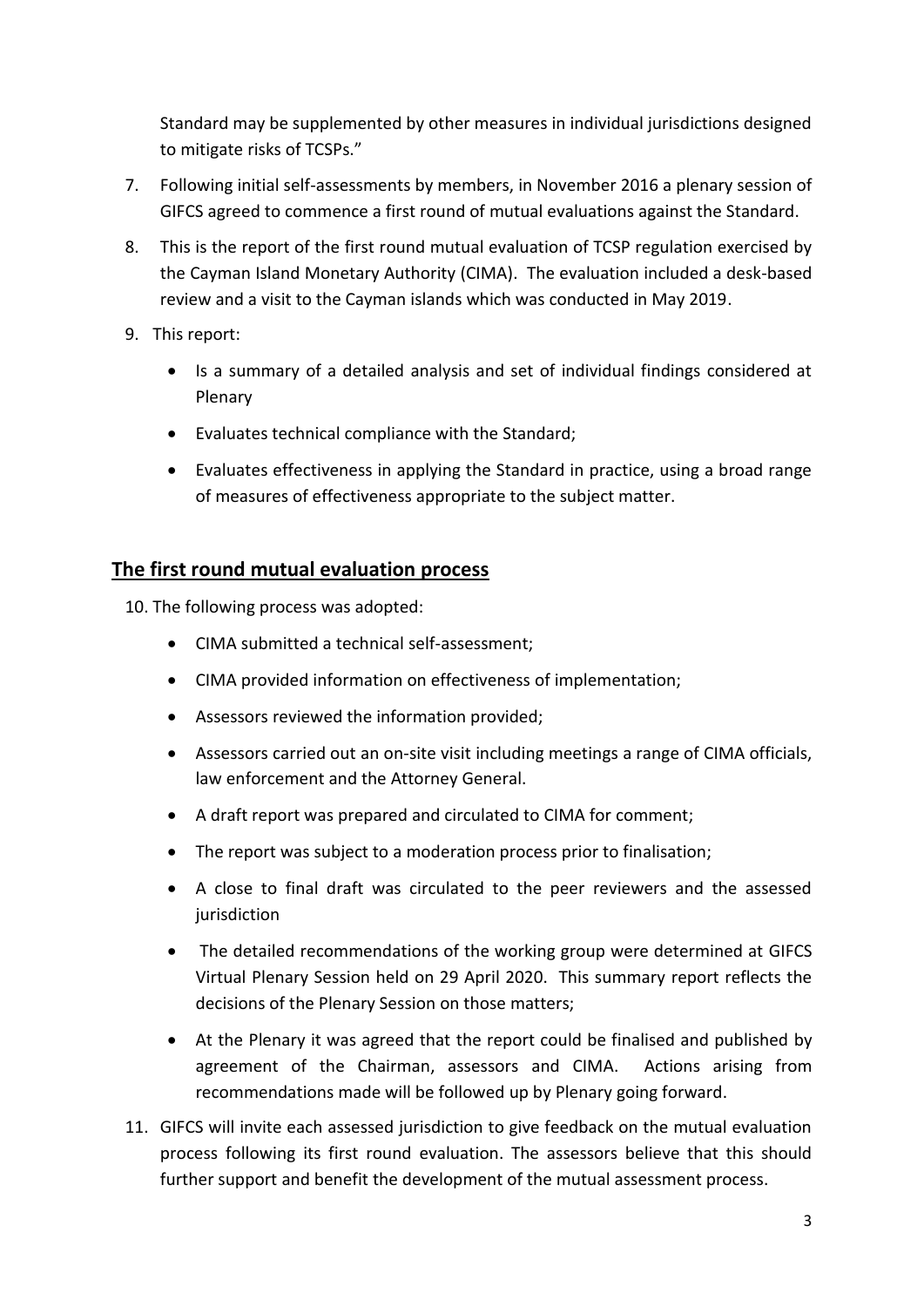### **Assessment philosophy and approach**

- 12. In conducting the assessment, the assessors took into account the following considerations:
	- GIFCS members have committed to meet the Standard;
	- Self-evaluation is an important component of the overall evaluation process. Selfevaluation should be accurate and effective – it should lead to action where necessary;
	- Mutual evaluation should take into account the extent to which the assessed jurisdiction'sself-evaluation has been accurate and has demonstrated a pro-active approach to correction of any deficiencies against the Standard which were selfidentified;
	- The findings of other external evaluations should be taken into account in the GIFCS mutual evaluation process (having regard to the scope of such evaluations and the time elapsed since they were undertaken). In 2019 the Cayman Islands received a CFATF mutual evaluation which, while indicating a high level of compliance with some of the FATF Recommendations, also identified a number of important areas where action was needed. The assessors took into account the CFATF findings on AML/CFT matters and sought not to duplicate CFATF's work in this area.
	- 13. The team of evaluators comprised the following persons.

John Aspden (GIFCS, team leader) Simon Gaudion (Guernsey FSC) Neill Perera (Gibraltar FSC) David Specker (Central Bank of Aruba)

- 14. In carrying out its work the team adopted the following process.
	- o At the outset CIMA completed detailed questionnaires addressing compliance with each of the requirements of the Standard. These were reviewed by the evaluation team against source documents as evidence of the legislation, regulations, guidance and other procedures in place.
	- o An onsite visit was made by the team to the Cayman Islands from 20-24 May 2019. This gave an opportunity for evaluators to meet with a wide range of senior CIMA personnel and to see first-hand how relevant regulation and supervision are being applied in practice.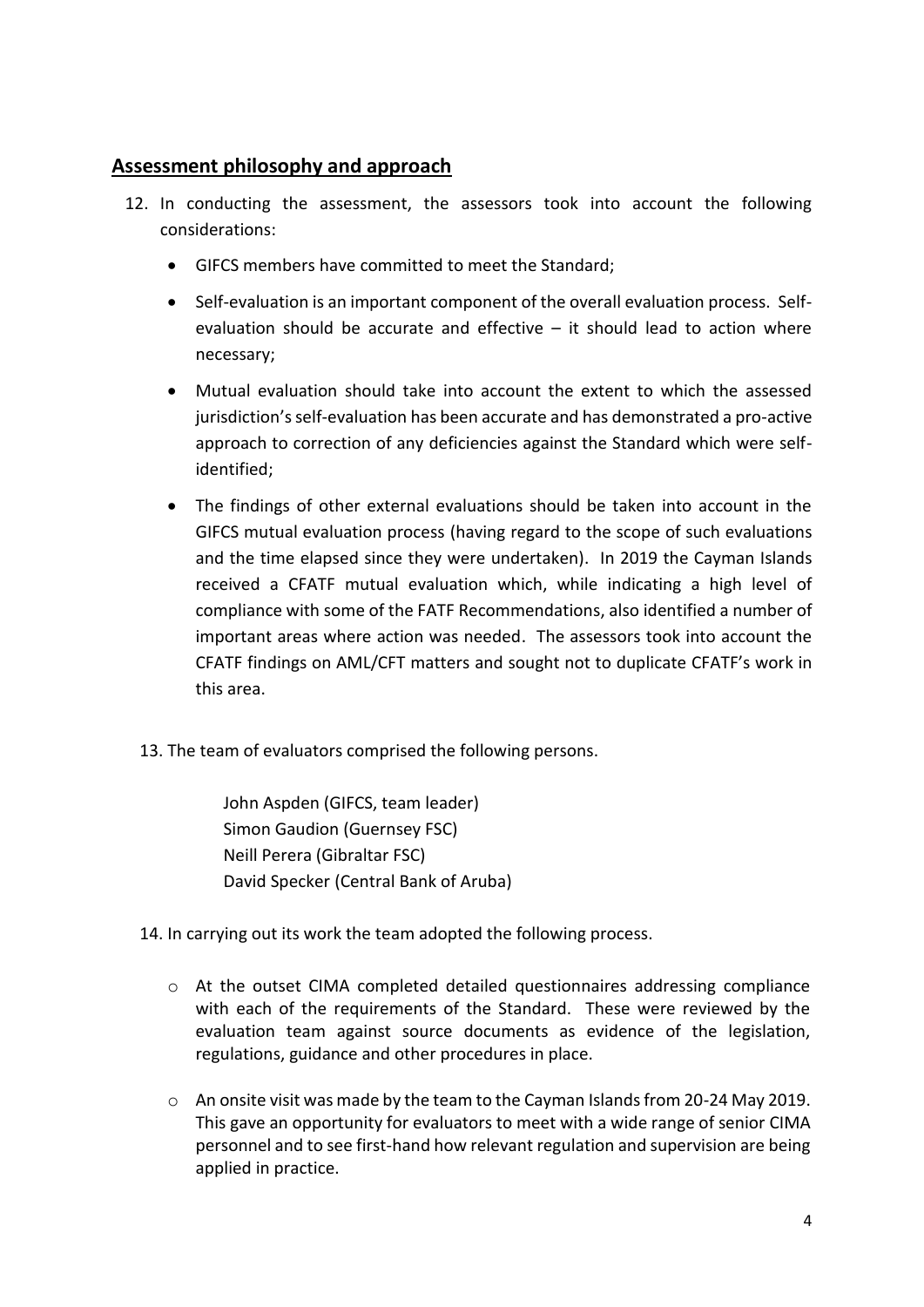- $\circ$  In accordance with GIFCS agreed procedure only legislation and measures in force at the time of completion of the onsite visit have been taken into account when making judgments of compliance as part of this evaluation.
- o The material included in this report has been shared with CIMA to ensure factual accuracy. CIMA's comments on the individual findings and recommendations are shown separately.
- $\circ$  As mentioned below a process of disambiguation was not required as there were no material matters of disagreement between the assessors and CIMA.
- $\circ$  A draft of the report has been reviewed by an independent panel, with their comments included. The selected panel comprised Bermuda, the Cook Islands and Jersey.
- 15. The team would like to express its appreciation to CIMA for its co-operation in facilitating the evaluation and for providing necessary information to assist the deskbased and onsite review work.

### **Ratings used**

16. The GIFCS methodology applies ratings set out below. These were applied during the detailed review process at paragraph level in the main Standard (part 3). Ratings are not applied to the Principles (Part 2). The " $1 - 4$ " ratings at paragraph level summarise whether action is required, and the status of such action.

| Rating | <b>Description</b>                                                                                                  |
|--------|---------------------------------------------------------------------------------------------------------------------|
| 1      | In place and being effectively applied through legislation and/or other<br>enforceable arrangements                 |
|        | In place and largely being applied, but possibly lacking full enforceability                                        |
| 3      | Effective measures planned with political support, with introduction and<br>implementation in demonstrable progress |
| 4      | Requirements not planned, or not in progress as per 3 above.                                                        |

17. Ratings at section level are on the widely-used basis of Compliant (" $C$ " – no shortcomings), Largely Compliant ("LC" – only minor shortcomings), Partly Compliant ("PC" – moderate shortcomings) and Non-Compliant ("NC" – major shortcomings). These are compiled taking into account the paragraph ratings in each section as at the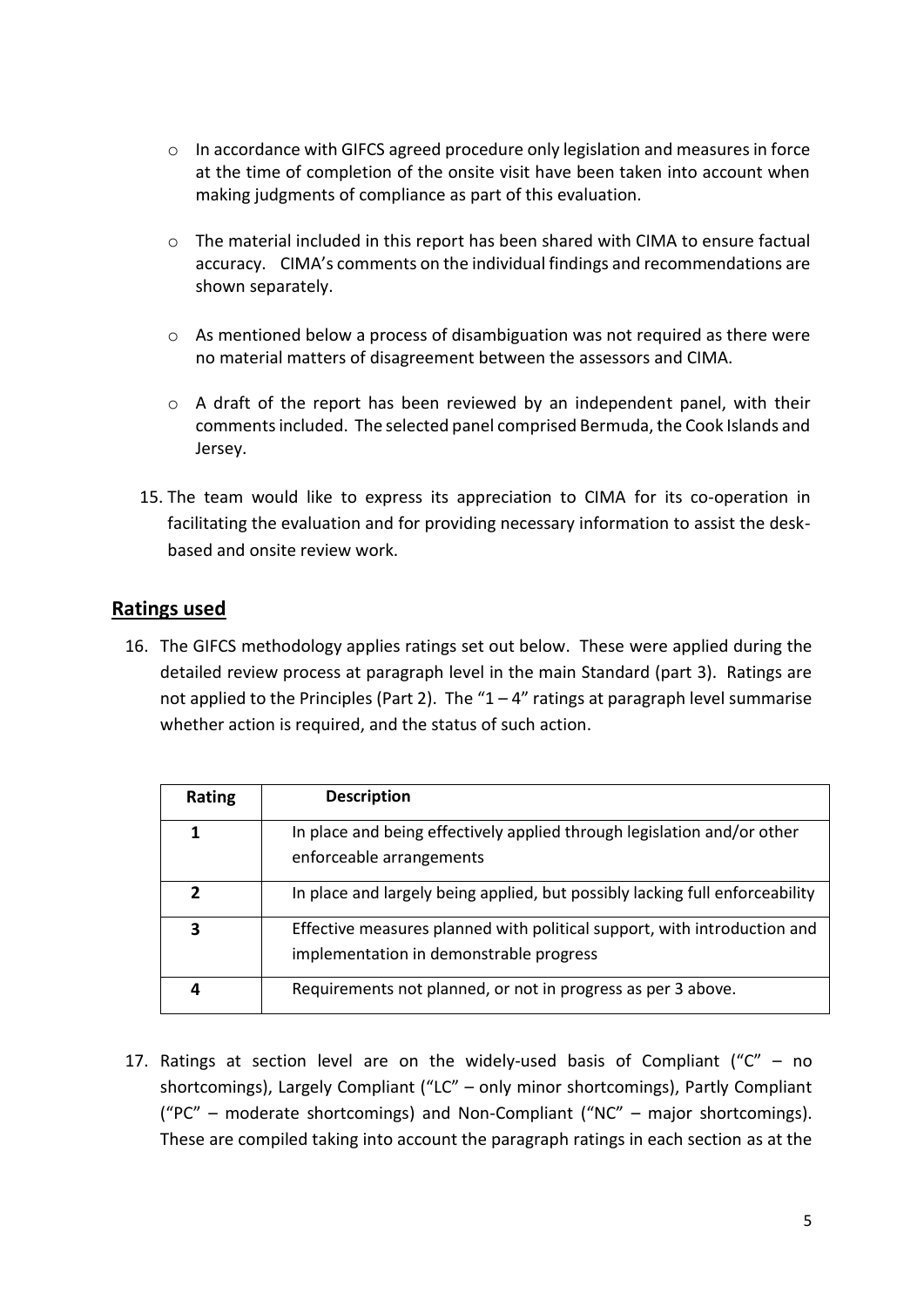date of the visit. Post-visit events are reflected in the text of the report but not the ratings.

### **Disambiguation and guidance**

- 18. Evaluation against a Standard is an iterative process in which both the evaluated jurisdiction and the standard-setting body learns from the experience. Jurisdictions share the benefits of their experiences and the relevant standard and methodology are refined as a result of learning points arising from each round of mutual evaluations.
- 19. A process of disambiguation was not required in this case as there were no material matters of disagreement, including in respect of the interpretation of the Standard, between the assessors and CIMA.

### **The jurisdiction**

- 20. The Cayman Islands is one of 14 British Overseas Territories. By any measure it is a large, broadly based, international financial services centre. The CFATF MER 2019 refers to it as the World's sixth leading global financial services centre (paragraph 239).
- 21. It is the team's view that the significance of the Cayman Islands' financial sector requires a strategic imperative that it should demonstrate a high degree of technical and effective compliance with all relevant international standards, including the GIFCS TCSP Standard. This will help to ensure that it retains existing, and attracts new, business, has good defences against international scrutiny, and facilitates continued reciprocity with other markets.
- 22. The majority of financial services are targeted towards persons living outside of the Cayman Islands, particularly high net worth persons and institutions. The financial services sector comprises roughly 40% of total GDP and employs 3,400 persons (8.4% of the workforce). Banking, securities, investment and to some extent insurance activities predominate, however TCSP activity is significant and in the past has attracted significant international scrutiny.
- 23. There are 206 licensed trust companies and 143 corporate service providers. CSPs are divided into company managers (118) and CSPs (25): holders of a Companies Management Licence are authorised to engage in all of the corporate services identified under Section 3(1) of the CML, while standalone CSPs are only authorized to engage in the services identified in section 3(1)(a), (b), (c), (d) or (e) of the CML.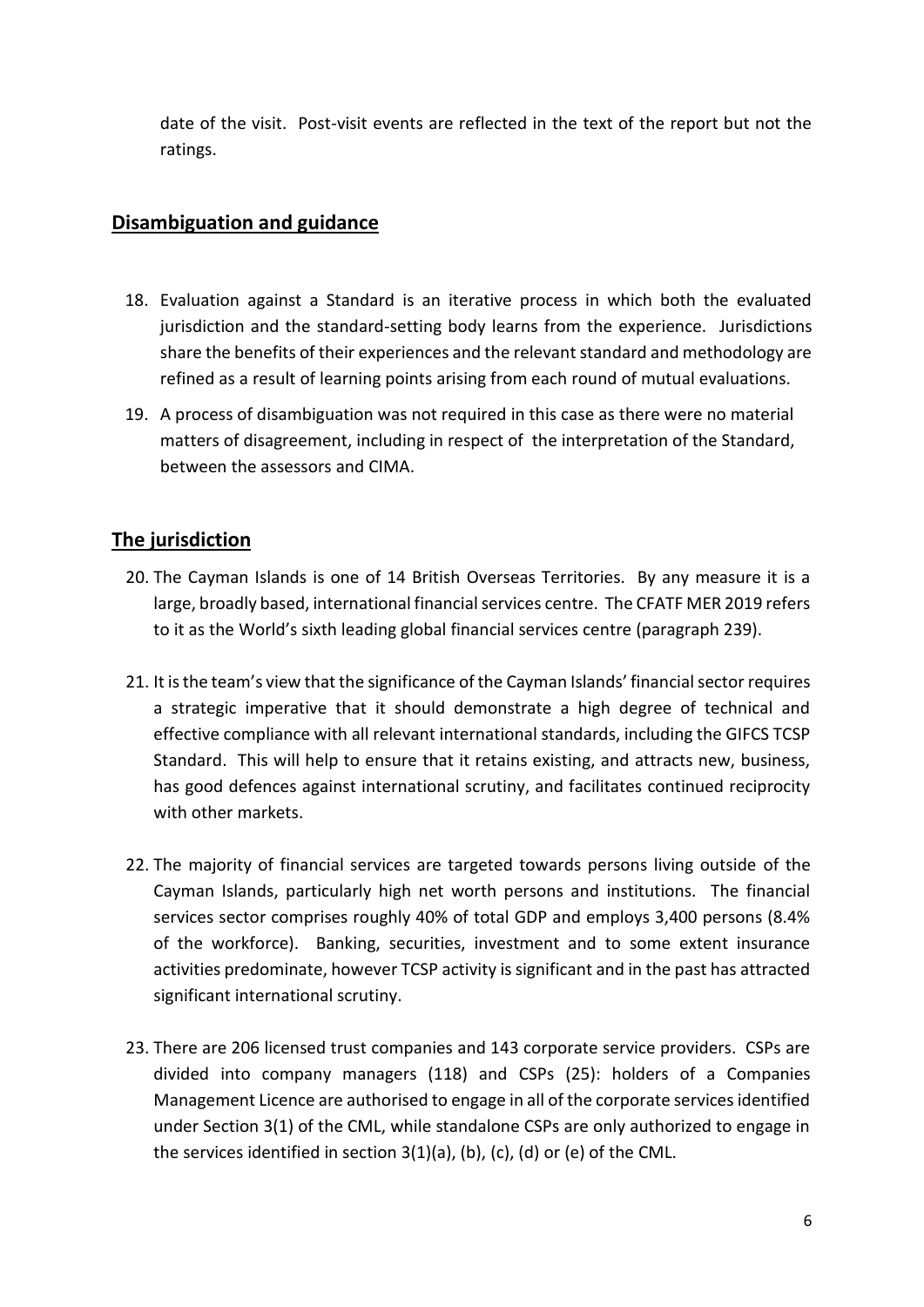- 24. There are licensed professional directors (42) and corporate directors (31).
- 25. The Cayman Islands has over 108,000 active local incorporated companies. In 2018 a total of 8,340 companies were terminated and 16,326 were incorporated, so the sector is presumed to be growing.
- 26. The Cayman Islands currency is the Cayman Islands Dollar (KYD). The KYD is pegged to the US Dollar at rate of KYD 1.20/US\$ 1.

### **The regulator**

- 27. CIMA is a monetary authority. As such it has four principal functions monetary, regulatory (including AML/CFT), cooperative and advisory. The Board of CIMA is appointed by the Government, but under arrangements designed to take into account the need for the regulator to be independent. The Board consists of seven nonexecutives (the Chairman, Deputy Chairman and five other members), together with the Managing Director who is chief executive of CIMA.
- 28. The total staff complement of CIMA at end 2018 was 217, of which 15 persons undertook fiduciary services supervision. Its supervisory functions are organised into banking, fiduciary, insurance, investment and securities divisions together with an onsite inspection unit. In addition it has compliance, legal and policy & development divisions. All these activities are supported by HR, administration and information systems divisions.
- 29. CIMA is funded by the Government purchasing specified services under a formal agreement.
- 30. The team engaged with a wide range of senior CIMA staff. It also met with industry practitioners, the Attorney General (previously Director of Public Prosecutions), and the Head of the FRA (the equivalent of an FIU).
- 31. The team would like to express its appreciation to CIMA for its co-operation in facilitating the evaluation and for providing necessary information to assist the deskbased and onsite review work.

### **CFATF MER**

32. In March 2019 CFATF published an MER report on the Cayman Islands in respect of findings on the jurisdiction's compliance with the Recommendations of the FATF. At the time when the GIFCS evaluation was being conducted, the Cayman Islands was undertaking action in response to the CFATF MER for follow-up review by the CFATF and the FATF.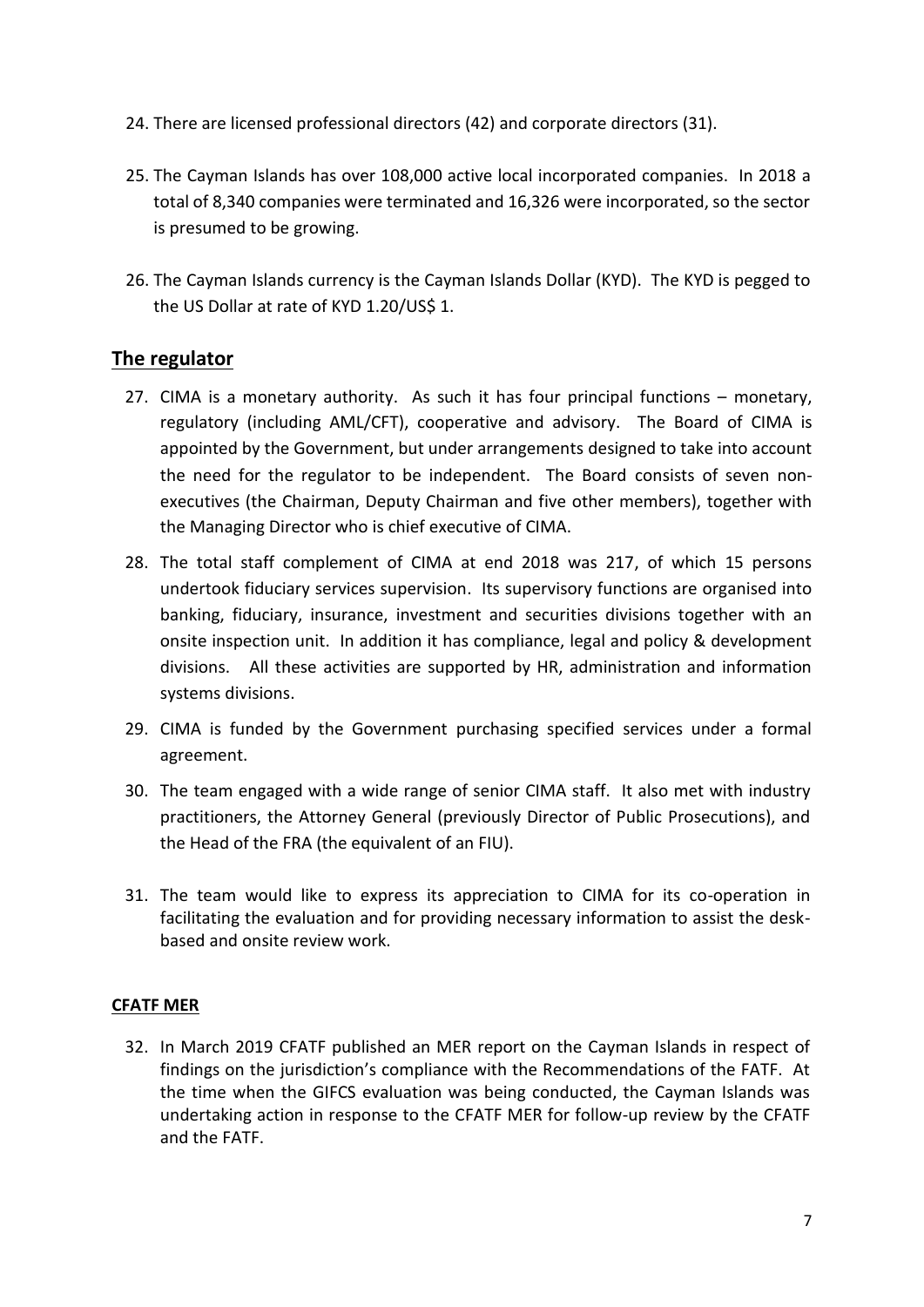33. In the view of the GIFCS evaluation team and the proximity of the recent MER, there was no value in duplicating the work of CFATF. Thus for matters in the Standard which directly overlap with areas addressed by CFATF the team has deferred to the findings of CFATF – with the important exception that where issues arose requiring additional mention these have been addressed.

### **Report date and post-visit events**

- 34. The report is based on the position as at the last day of the on-site visit (24 May 2019).
- 35. Post-visit events can be reflected if a change is in effect six weeks before the presentation of the report to the GIFCS Plenary Session for adoption.
- 36. No post-visit events have been recorded in this report. However there has been an expressed intent to make guidance statutorily enforceable and this is explained.

### **Summary and key findings**

- 37. Overall CIMA is shown to have a good level of compliance across many of the key areas of the Standard. This reflects its activities in licensing and in supervising TCSP business on an ongoing basis, including on prudential, conduct and governance matters.
- 38. A number of issues are identified for strengthening. The principal areas where important change is needed are in relation to how client money must be segregated and reconciled, and to the enforceability risk-based AML/CFT supervision in conjunction with a comprehensive national risk ssessment. Other recommendations are referred to below.

### **Enforceability of guidance**

- 39. In line with the requirements of the Standard, special attention has been paid to the issue of enforceability of the Standard's requirements.
- 40. As part of CIMA's oversight of TCSPs significant reliance is placed on the issuance of guidance. The evaluating team's consistent approach has been that where it is not possible to demonstrate how breaches of guidance have led to the imposition of formal sanctions (which is generally the position), this has adversely affected the degree of perceived compliance.
- 41. In response CIMA commented as follows.

#### *Comment by CIMA:*

Even though the Authority effectively treats guidance as enforceable through the overarching primary legislation, the Authority has proposed the below italicised amendment to the MAL, for avoidance of any doubt as to the enforceability of guidance:

**"***6A (1) For the avoidance of doubt, the Authority has the power to take enforcement action and impose administrative fines against a person who breaches any regulatory law or Rule*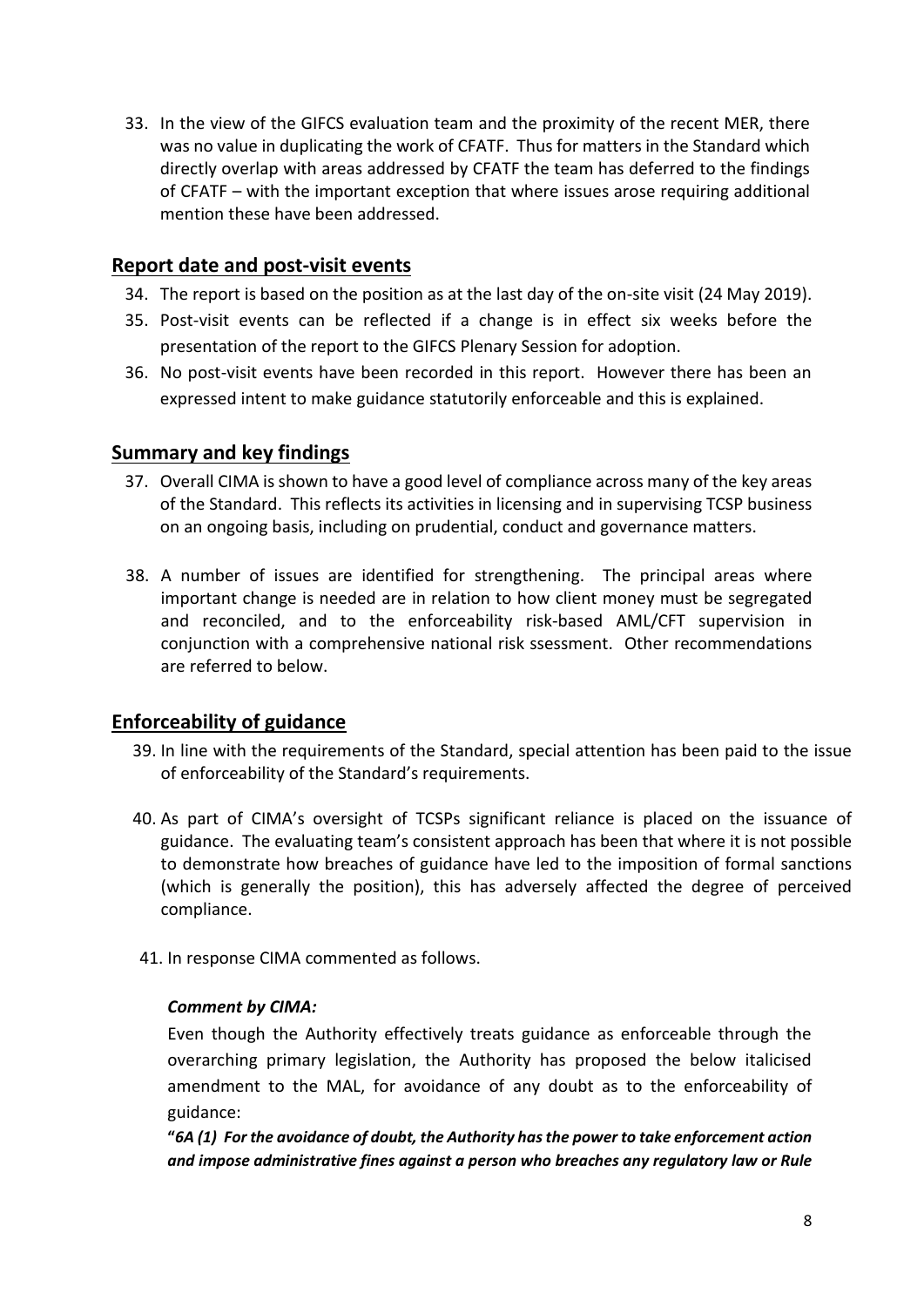*issued by the Authority, or who fails to comply with any statement of guidance issued by the Authority.*

*(2) In determining whether to exercise any of its enforcement powers under the regulatory laws or impose an administrative fine against any person, the Authority may also take into account any previous breaches by such person of any other regulatory law or Rule issued by the Authority, and any previous noncompliance with any statement of guidance issued by the Authority."*

*(3) In determining whether a person has complied with a requirement of any regulatory*  law or Rule issued by the Authority, a Court shall take into account any relevant statement *of guidance issued by the Authority and whether or not that person has complied with such statement of guidance."*

- 42. The assessors consider this proposal by CIMA to be a helpful and a proactive measure to address a number of the comments raised in the report. The exact wording for the amendment to MAL will be critical for a range of assessment issues, in particular under CFATF/FATF evaluations. Accordingly GIFCS assessors suggest that the proposed wording is discussed with all relevant stakeholders before enactment. It is likely that GIFCS would have similar views on the perceived impact on enforceability of guidance to those of the FATF.
- 43. Under the GIFCS evaluation process, any changes to legislation must take place before the end of the onsite visit if they are to impact on specific findings and ratings. In relation to the enforceability of guidance this did not occur in the case of the Cayman Islands, but the assessors nonetheless wish to place reiterate the positive impact which they feel the prospective new legislation referred to above will have going forward.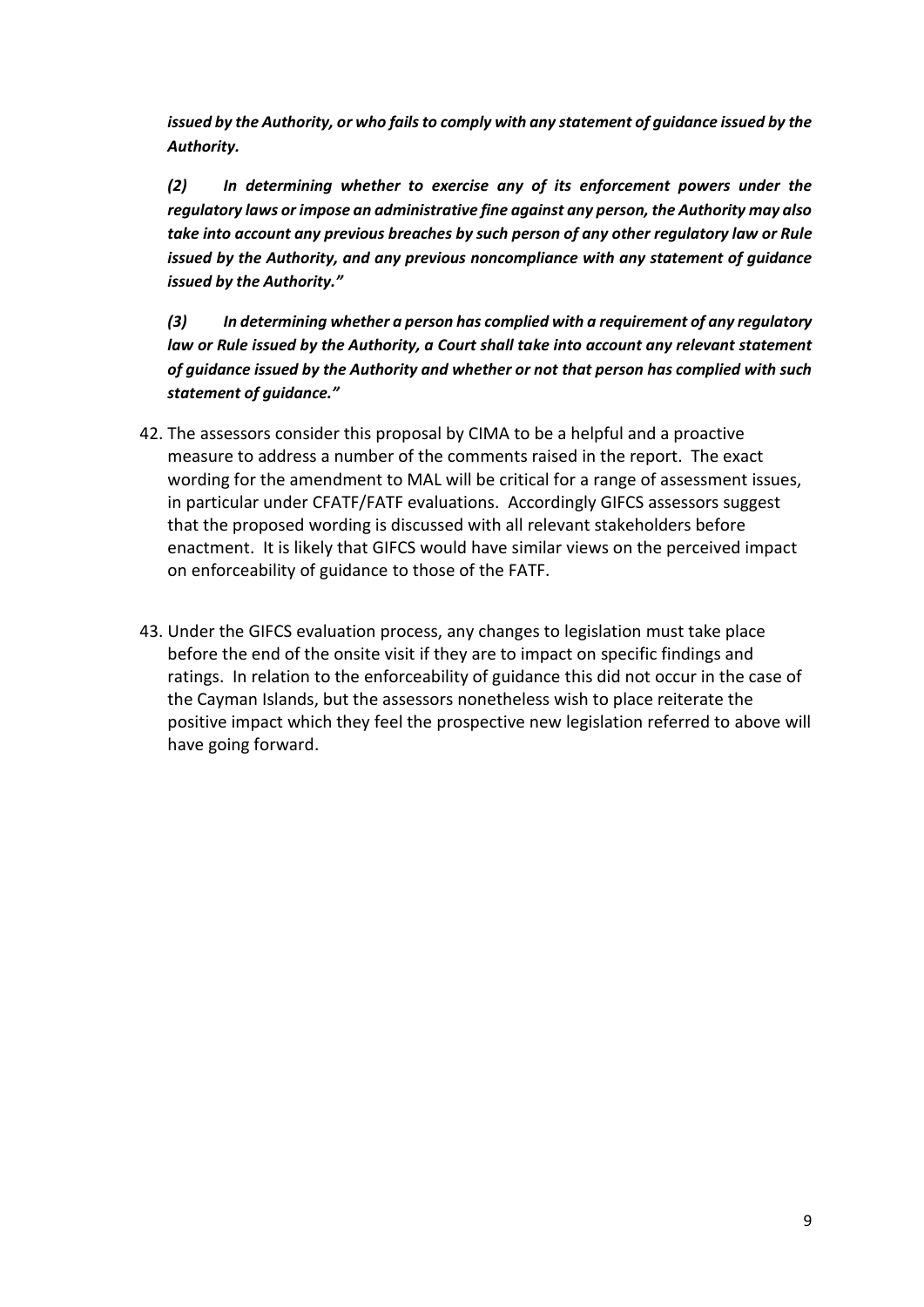### **GLOSSARY**

- 41. The report follows the definitions established in the Standard and set out in Part 1 thereof for the following terms:
	- Client
	- Client Money
	- Controller
	- Key Person
	- Shareholder Controller
	- TCSP
	- Vehicle
- 42. Additional terms and abbreviations used in this report include:

| <b>BAR</b>   | Bi-annual return                                                       |
|--------------|------------------------------------------------------------------------|
| <b>BTCL</b>  | Banks & Trust Companies Law (2018 revision)                            |
| <b>CIMA</b>  | Cayman Islands Monetary Authority                                      |
| <b>CFATF</b> | <b>Caribbean Financial Action Task Force</b>                           |
| <b>CML</b>   | Companies Management Law (2018 Revision)                               |
| <b>CSP</b>   | Corporate service provider                                             |
| <b>GIFCS</b> | Group of International Finance Centre Supervisors                      |
| FI.          | <b>Financial institution</b>                                           |
| <b>MAL</b>   | Cayman Island Monetary Authorty Law (2018 Revision)                    |
| <b>MER</b>   | Mutual evaluation report                                               |
| PAL          | Cayman Islands Public Authorities Law 2017                             |
| <b>TCSP</b>  | Trust and Company Service Providers, as defined in the Standard,       |
|              | is used generically in this report, to cover either or both of CSP     |
|              | and TSP services.                                                      |
| <b>TSP</b>   | A sub-set of TCSPs, relating specifically to the provision of services |
|              | to trusts and other legal arrangements                                 |
| The Standard | The Standard on the Regulation of Trust and Corporate Service          |
|              | Providers as issued by GIFCS in 2014 and revised in December           |
|              | 2018                                                                   |
| <b>UBO</b>   | Ultimate beneficial owner                                              |
|              |                                                                        |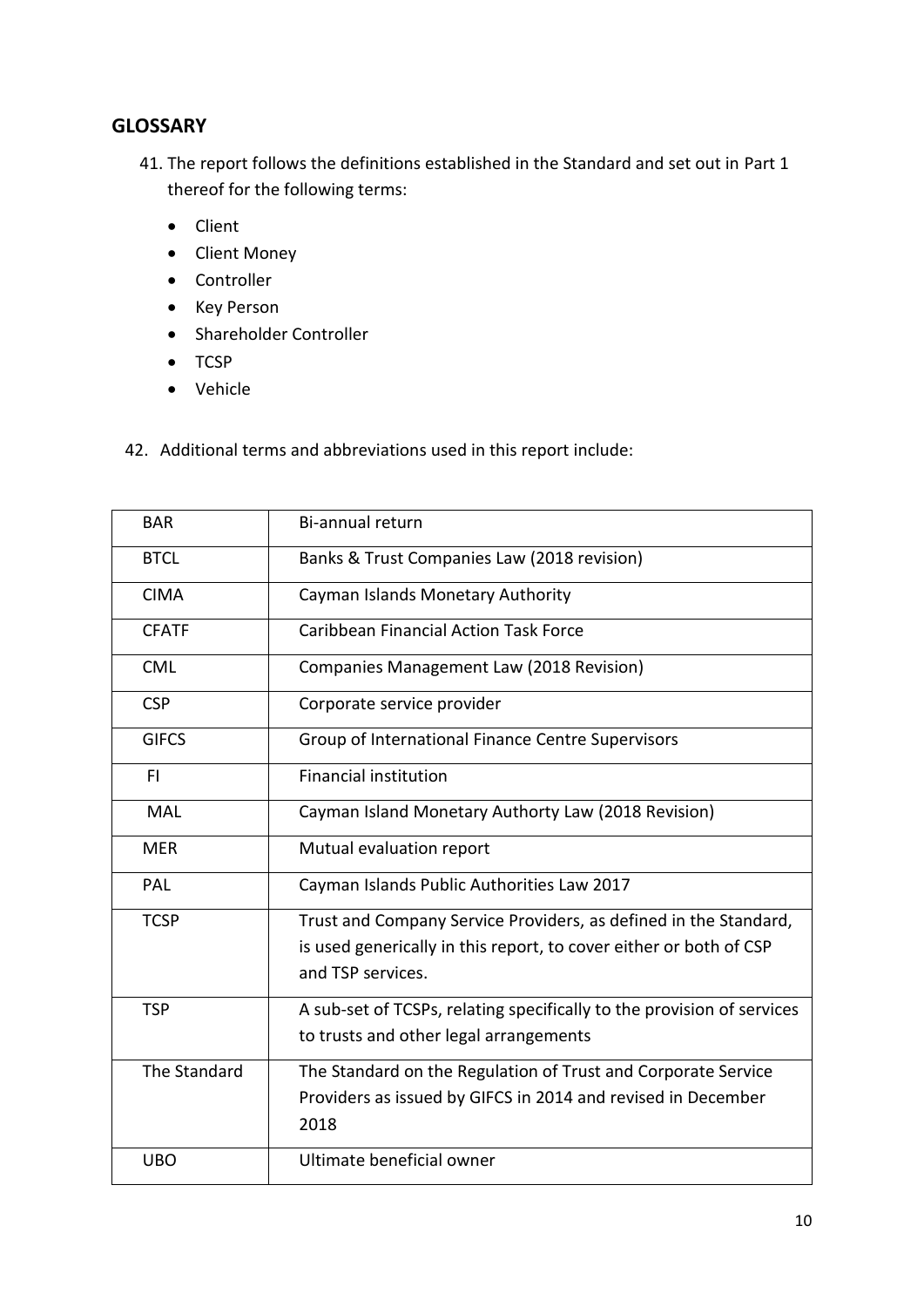### **THE PRINCIPLES FOR REGULATION**

- 43. The first substantive section of the Standard is the Principles for Regulation (Part 2 of the Standard).
- 44. The Principles set out high level objectives, covering the regulator, the regulatory regime, domestic and international cooperation, enforcement, and other requirements for the jurisdiction.
- 45. GIFCS has agreed that the Principles are addressed as a whole rather than point by point for technical compliance and effectiveness. The Principles are supported by more detailed and granular material in the Standard itself (Part 3 of the Standard document).

### **Observations relating to Part 2 of the Standard - the Principles**

#### **Summary**

• **CIMA provided evidence of its compliance with many of the principles, both in law and in practice. However certain important recommendations are made to enhance perceived effectiveness.**

#### **Principles relating to the Regulator**

- 46. MAL establishes the principal functions expected of a modern-day regulatory authority - noting also that CIMA responsibilities are of a monetary authority in addition to being the principal regulatory and supervisory body. The functions and obligations of CIMA are therefore clearly set out in legislation and on its website, and are readily available to the public.
- 47. MAL (section 6 2 (a) states that CIMA should "act in the best economic interests of the Islands". It is not regarded as appropriate for this function to be set down as a standalone function for CIMA, since there may be occasions when robust regulation will need to take precedence over economic interests. This particular function should therefore be removed: robust and effective regulation can in any event be expected to act in the best economic interests of the Islands.
- 48. CIMA directors are appointed by Cabinet, and provisions for termination by Cabinet include a provision where it is "in the public interest". This could leave scope for unwarranted interference by Government. However a termination on these grounds does not appear to have occurred, and some Government involvement in Board appointment and termination processes is not uncommon in other jurisdictions.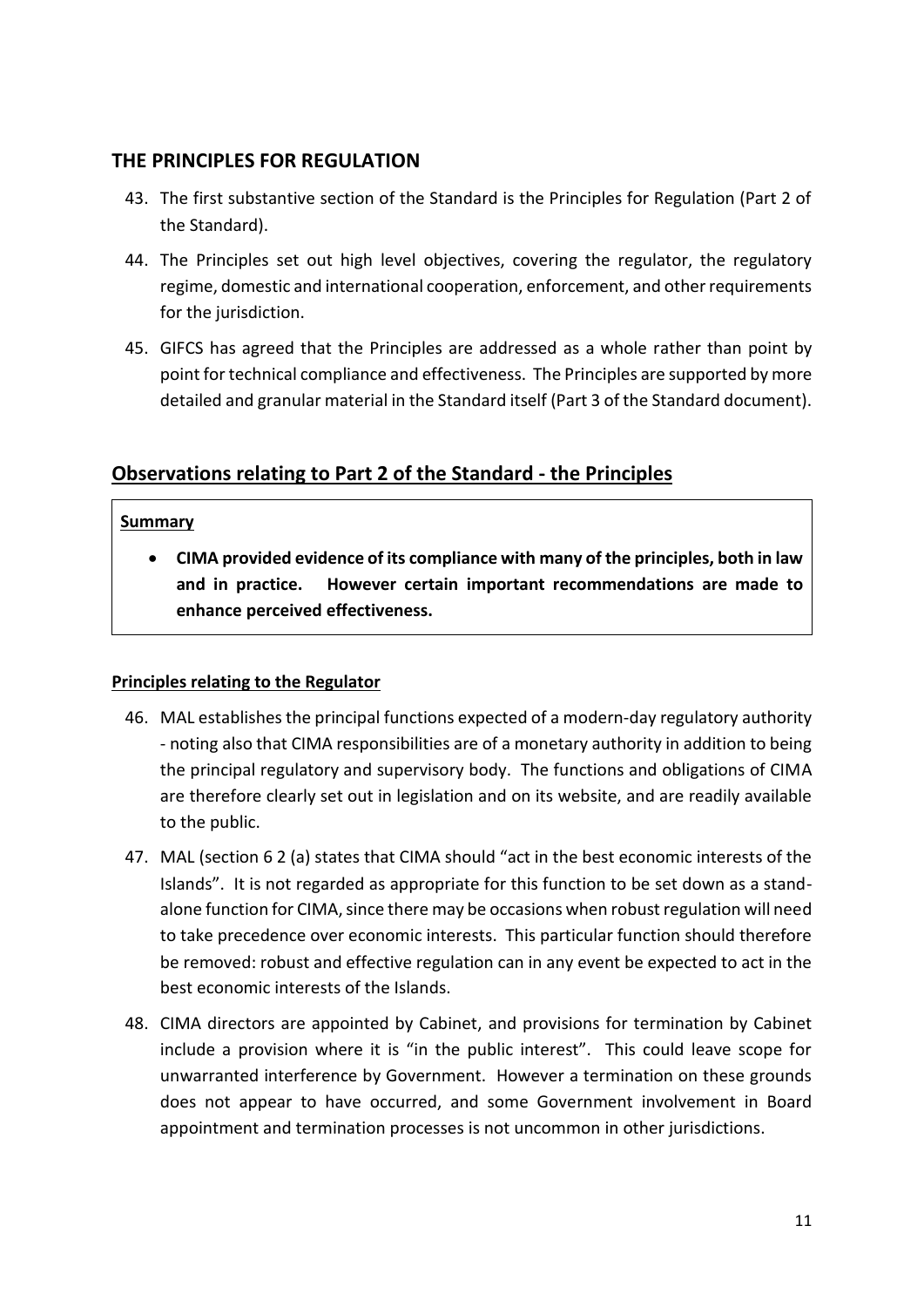- 49. Section 33 (1) of MAL provides "The Cabinet may, from time to time, after consultation with the Board, give to the Authority, in writing, such general directions as appear to the Cabinet to be necessary in the public interest and the Authority shall act in accordance with such directions". While we informed that this power has not been exercised, it potentially could be used to compromise CIMA's independence of action and should be removed.
- 50. The purpose of PAL is to provide uniform regulation of the management and governance of public authorities. Section 3 of PAL states that 'In the event of any inconsistency between the provisions of this law and the operation of any other law, the provisions of this law shall prevail to the extent of the inconsistency". While section 4 makes it clear that PAL "shall not affect the independent regulatory decision-making process", nor other regulatory decisions including in relation to licences, there is the potential for MAL or other law pertinent to CIMA to be overridden in a way which undermines CIMA's independence and effectiveness.
- 51. An example is section 9 (6) of PAL under which the Cabinet may appoint a public or civil servant to a pubic authority albeit without a vote. This provision has been activated in the case of CIMA with the appointment to its Board, ex officio, of the Chief Officer, Financial Services, in the Ministry of Finance. A Government appointment to the Board of a financial services regulator can be perceived as compromising its independence. Although the assessors did not see during their evaluation that any such compromise had actually occurred, nonetheless there is an established view internationally that Governments and regulators should operate entirely separately. In CIMA's case it is an example of where PAL's reach goes too far, and is likely to give rise to a conflict of interest which will be almost impossible to manage.
- 52. In the light of changing market and regulatory environments, CIMA is in the processing of creating new Divisions or units within the organisation to reflect special priorities: for example newly-dedicated functions for AML/CFT, financial stability, and risk. This evaluation makes additional suggestions for the creation of dedicated authorisation and enforcement functions.
- 53. CIMA publishes audited accounts which in 2016 and 2017 (the latest available) show that CIMA reported an excess of income over expenditure. Approximately half of income came from providing services to the Government and one quarter from licensing fees, and about half of expenditure relates to salaries.
- 54. CIMA operates under an Ownership Agreement and a Purchase Agreement made with the Cayman Islands Government which are renewed on an annual basis. These set out performance targets against an approved budget, and detail the outputs which CIMA is required to deliver. The Purchase Agreement also establishes the payment arrangements to CIMA by Government for the outputs.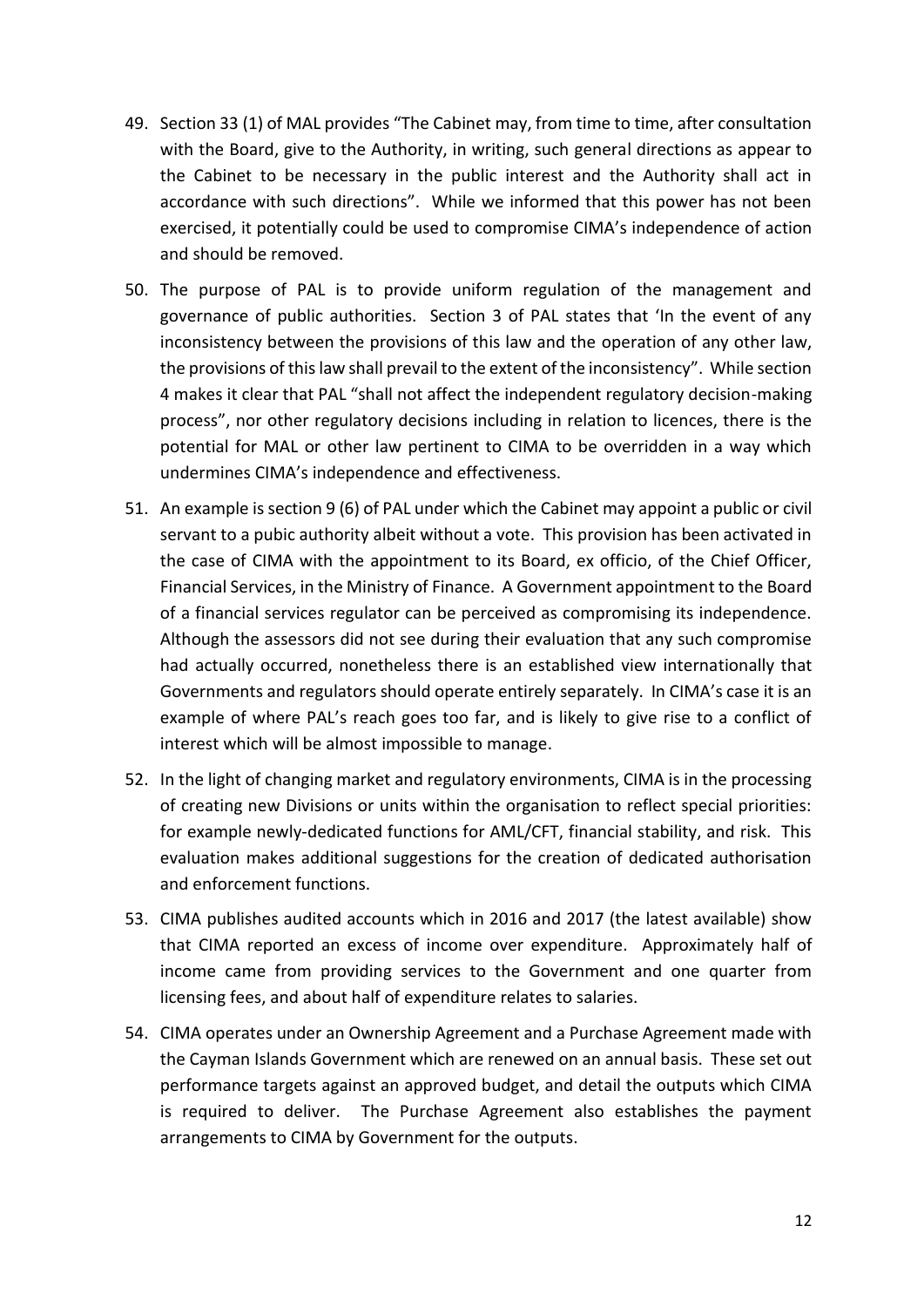- 55. The Fiduciary Services Division has 15 staff. 13 of them either have or are studying for relevant professional qualifications (including TEP and accounting).
- 56. CML outlines the powers and duties of CIMA while section 18 outlines additional powers of the Authority in respect of corporate services providers.
- 57. The management of conflicts of interest is covered in MAL and in CIMA's Board of Directors' Manual.
- 58. A key requirement of the Standard is that the regulator should adopt transparent, clear and consistent regulatory processes. CIMA's Statements of Guidance are not statutorily enforceable and, notwithstanding the assessors were informed that new legislation is planned to address this, the lack of enforceability has affected a number of findings.
- 59. As required by the Stadard CIMA staff appear to observe the highest professional and ethical standards, including appropriate standards of confidentiality.

#### **Principles for Regulation**

- 60. GIFCS evaluators strongly endorse the CFATF MER recommendation that a more comprehensive risk assessment needs to be conducted in respect of legal persons. In view of the prominence of TCSP activity in the jurisdiction the evaluators are of the view that this should commence immediately and in parallel with any other sectoral revisions to the NRA being undertaken. The evaluators believe that there are strong reputational as well as effectiveness reasons for doing this.
- 61. CIMA's approach is to apply risk-based supervision on a consistent basis. However the process has recently been entirely redesigned to be more effective, and as such it is currently work in progress.
- 62. CIMA implements a full suite of off and onsite supervision.
- 63. On-site inspections are conducted on licensees. Licensees are inspected utilising a risk based approach. The risk of each licensee is assessed and the frequency of inspection is driven by the licensee's risk rating.
- 64. Where serious concerns arise these are referred for formal regulatory action, but effectiveness is restricted because of a lack of a dedicated enforcement function within CIMA. The assessors recommend that such a function is formally created.
- 65. Special attention was paid by evaluators to the issue of enforceability of requirements. In CIMA's oversight of the TCSP sector significant reliance is placed on guidance, and this guidance can be comprehensive and relied upon to implement many of the Standard's requirements.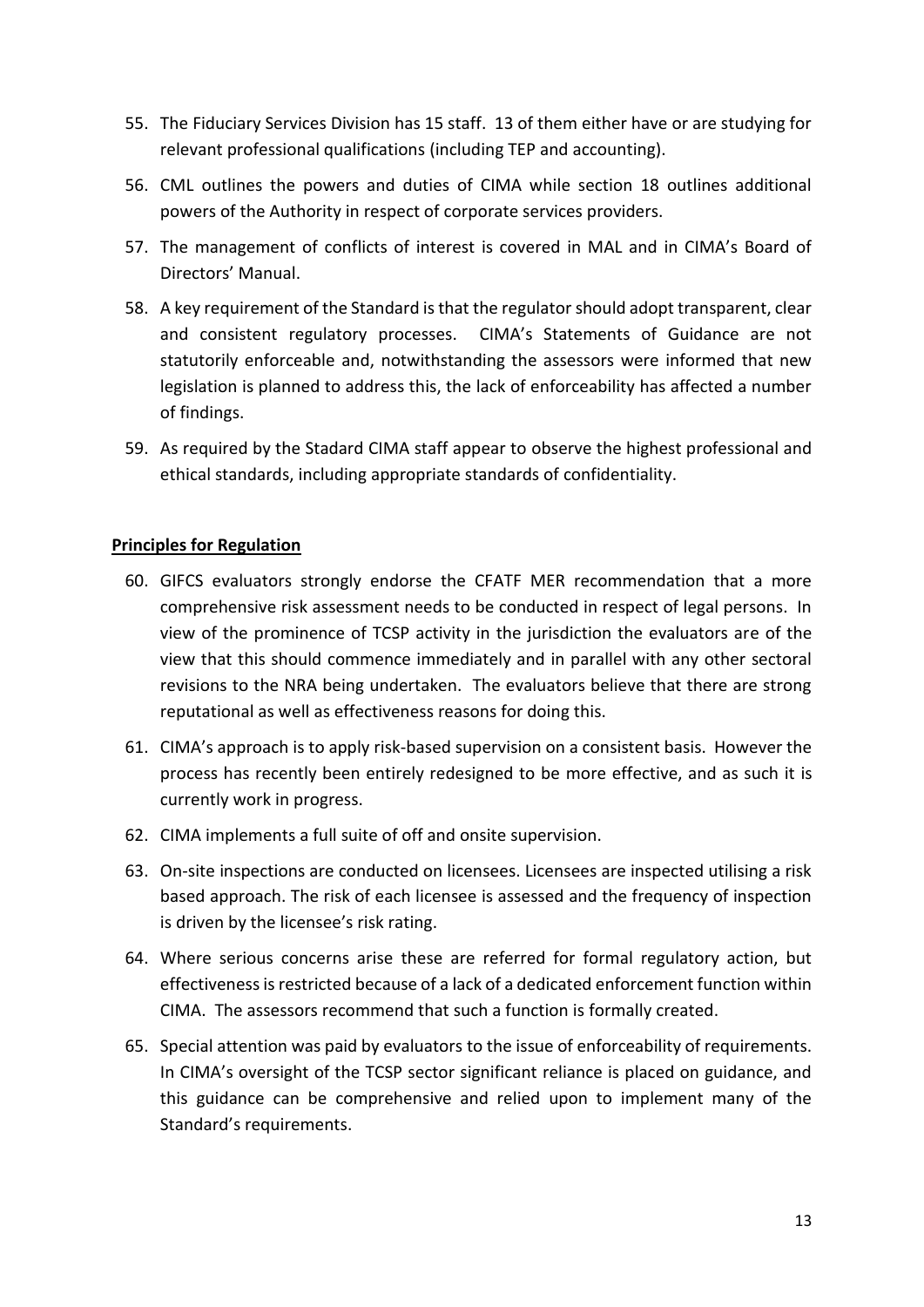- 66. In pursuing the issue of enforceability the team's approach has been to look for evidence of where a breach of guidance on its own has successfully been cited and has led to the imposition of formal sanctions.
- 67. While it is acknowledged that the presence of guidance provides a high degree of implementation for those institutions which chose to comply (and which comprise most of the TCSP constituency), no evidence of the effectiveness of enforceability of guidance has come to light.
- 68. From a compliance viewpoint this falls significantly short of the overall tests of effectiveness and enforceability which the evaluation is required to follow, and has led to a number of less than compliant findings.

#### **Principles for Cooperation**

69. The assessors noted that CIMA had satisfactory powers to share information, had a network of MOUs and MMOUs, and could provide evidence of these powers being used both proactively and reactively on a frequent basis.

#### **Principles for Enforcement**

70. CIMA produced evidence of a range of enforcement powers, and evidenced their use in relevant cases. CIMA says it has noted the suggestion by the GIFCS assessors for a separate Enforcement Division to be created, and will consider the suggestion in its review of its structure, as referred to above.

#### **Other requirements on Jurisdictions**

- 71. As in all jurisdictions the passing of legislation is dependent on agreement with the sponsoring Government department. However once past this hurdle, and having discussed the issue with the Attorney General, enactment of legislation can be carried out swiftly.
- 72. The Cayman Islands does not have an official trustee or an official receiver. However the assessors recognise that the Court is used to dealing with insolvent companies and trusts in difficulty. The Court also appoints persons to advise, administer or liquidate on its behalf.
- 73. The assessors have no adverse findings in respect of the arrangements for where a TCSP is wound up by the court or otherwise dissolved.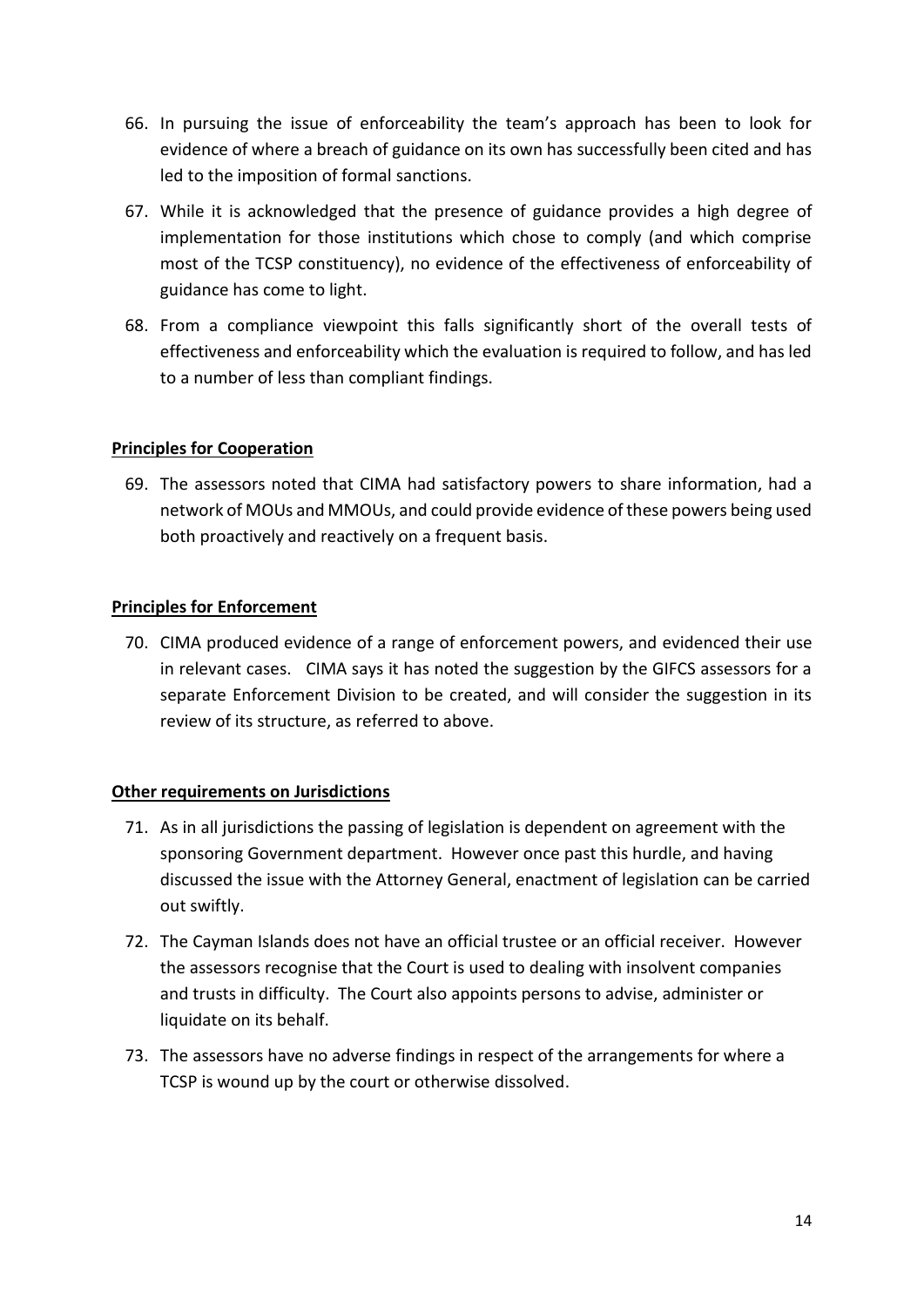### **PART 3 - THE STANDARD**

### **Observations relating to Part 3A of the Standard - Licensing**

#### **Summary**

- **CIMA provided evidence of itssignificant compliance with Part 3A, both in law and in practice.**
- **The assessors consider that the rating for this Part is Largely Compliant.**
- 74. The Standard sets out in Part 3A paragraph 1, five components of the regulatory framework. These are considered below.

#### The Regulator to license TCSPs that want to operate in or from within the jurisdiction

- 75. Most of the activities mentioned in the "Definition" of "TCSP", section 1 of the TCSP-Standard, require a license. However, a few activities mentioned in the definition are not stated in the Cayman legislation as being "TCSP-activities".
- 76. CIMA has confirmed to the assessment team that Directors in the business of providing Directorships are required to be licensed under the CML.
- 77. CIMA could consider establishing a separate Licensing Department. Knowledge with respect to licensing could then be bundled and further enhanced, including the testing on fitness and propriety of Controllers and Key Persons.

### The Regulator to assess whether a TCSP is at the time of licensing, and remains, fit and proper over the period for which it holds a TCSP licence

- 78. The applicant is scrutinized during the application process, including fit and proper testing of the Key Persons and Controllers of the applicant. The organizational structure of the applicant is verified based on various documentation and information, such as shareholders register(s) and documents related to the incorporation of the company.
- 79. CIMA and the assessors walked-through the authorisations process. There is always at least a four-eyes process applied to an approval. Delegated authority levels are set, and staff report on a monthly basis to the Board of Commissioners on actions taken under delegated authority.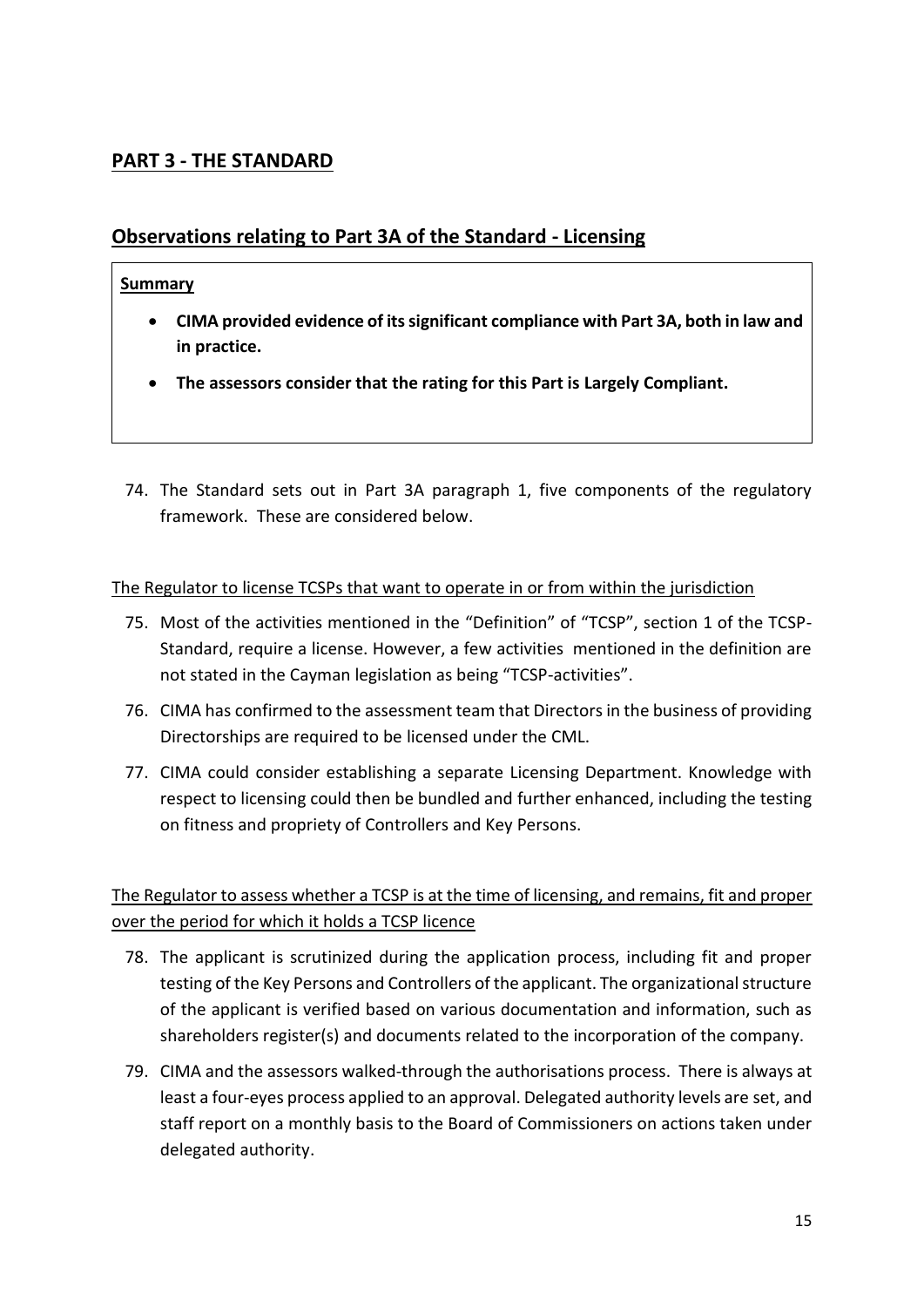- 80. Some technical deficiencies exist with respect to the ongoing monitoring of Controllers and Key Persons.
- 81. There were examples of failed applications for TCSP authorisations, including from firms which had fallen short of requirements due to inadequate relevant experience, poor quality financial projections or lack of real presence. Unsuccessful applicants generally withdraw rather than face a formal refusal.

The Regulator to assess whether the Controllers of a TCSP are at the time of licensing, and remain, fit and proper to hold those interests and/or positions

82. There is no formal process to assess Controllers on an ongoing basis. While the relevant legislation does not require immediate notifications of changes in circumstances that may negatively affect the fitness and propriety of a Board member or a member of the senior management, CIMA's internal policy requirement highlights this as a matter it considers in its overall assessment of TCSPs.

The Regulator to assess whether the Key Persons of a TCSP are at the time of licensing, and remain, fit and proper to hold those positions

- 83. In Cayman the fit and proper testing of the MLRO, MLCO, Partner and/or Compliance Officer is not required. However, CIMA does need to be notified of all changes in MLRO and MLCO appointments and the AML/CFT Guidance Notes contain requirements. There is also no formal process to assess Key Persons on an ongoing basis although CIMA does pay attention to this issue in the overall review of an institution, for example during the licensing-process and/or an on-site.
- 84. Adverse findings lead to follow-up action.

### Withdrawal of the relevant licence in the event that a TCSP is no longer fit and proper or is in material breach of regulatory standards

85. CIMA provided the assessment team with relevant examples with respect to fitness and propriety concerns leading ultimately to a revocation of the license or suspension of a registration. There were no adverse findings in respect of effectiveness.

The Regulator should consider the ownership, structure, control and/or management of a TCSP. The ownership structure should not hinder effective supervision or facilitate regulatory arbitrage.

86. According to the CML, all changes in ownership and control require the prior approval of CIMA. Furthermore, CIMA has established and published a Regulatory Policy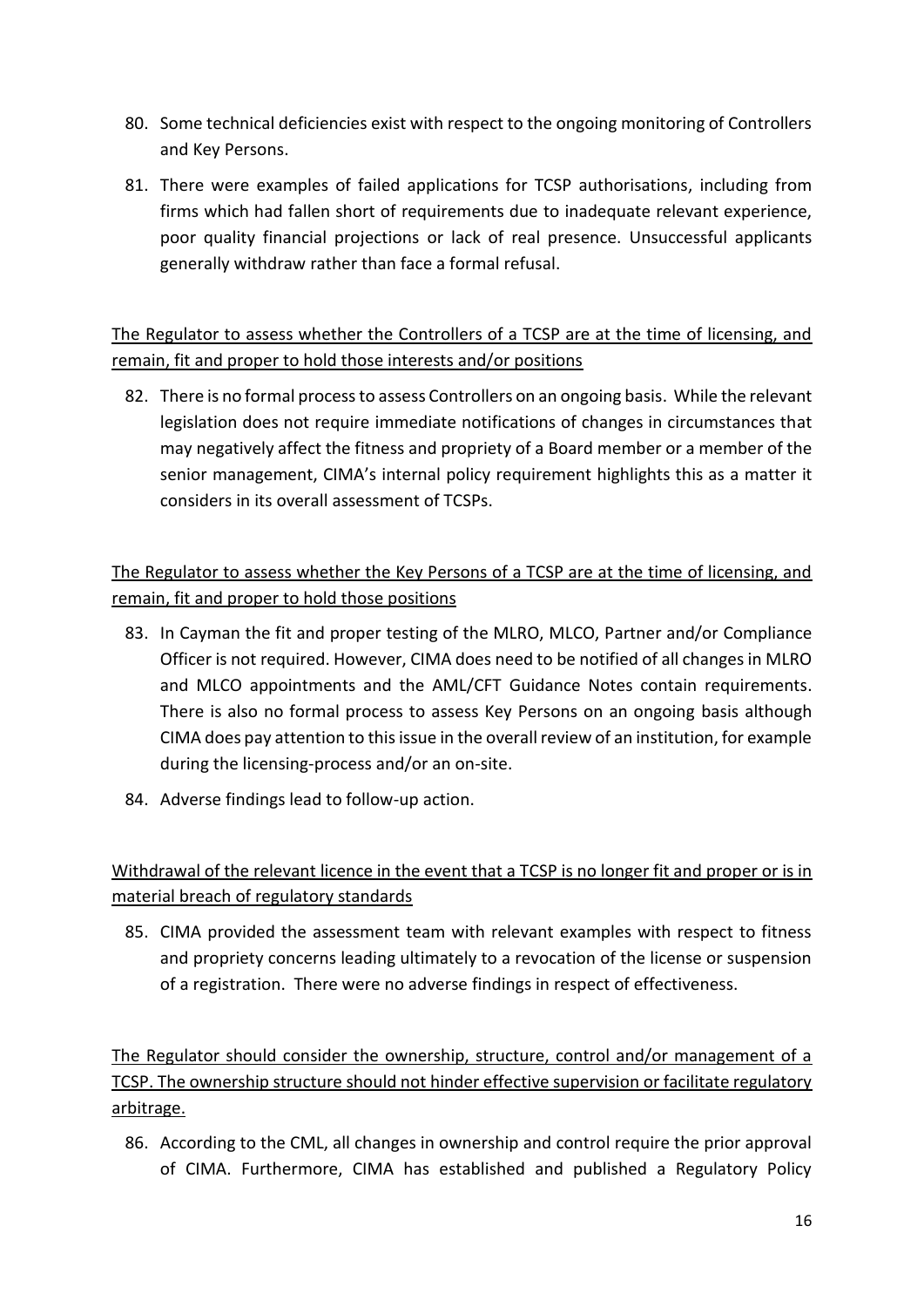regarding "Criteria for Approving Changes in Ownership and Control" (December 2015).

- 87. During the application process the ownership, structure, control and management of a TCSP is considered. Among others, to determine the rightful UBOs, CIMA requests and subsequently scrutinizes relevant documents such as an organizational structure chart, the shareholders' register(s) and incorporation documents. Also, where relevant, CIMA contacts foreign financial supervisory authorities to verify whether the applicant or licensee is in 'good standing' with respect to its foreign activities and if there are any issues relating to the applicant/licensee, its principals and/or other entities within the group.
- 88. In cases where the ownership structure would hinder effective supervision or facilitate regulatory arbitrage, no license would be issued and/or the suggested changes would not be approved.

### The Regulator should require that a TCSP demonstrates a physical presence in the jurisdiction in which it is regulated

89. CIMA evidenced that this was addressed in the legislation.

### The Regulator should require that a TCSP's affairs are conducted in a prudent and financially sound manner

- 90. There are obligations placed on TCSPs with regard to conducting their affairs in a prudent and financially sound manner. This includes obligations to maintain liquidity and capital over a certain amount.
- 91. Financial projections are considered at the licence application stage in order to determine whether the business plan is sustainable. Liquidity is also factored in at this stage. Financial statements will be scrutinized off-site on an annual basis by the responsible Supervisory Departments
- 92. There are obligations with regard to the maintenance and retention of financial records to accurately reflect its affairs and those of client entities under management in order to preserve the audit trail.

The Regulator should require that a TCSP has appropriate policies, procedures and controls to ensure full compliance with the anti-money laundering and the combating of the financing of terrorism requirements, including the ability to accurately detail the ultimate beneficial owners of vehicles.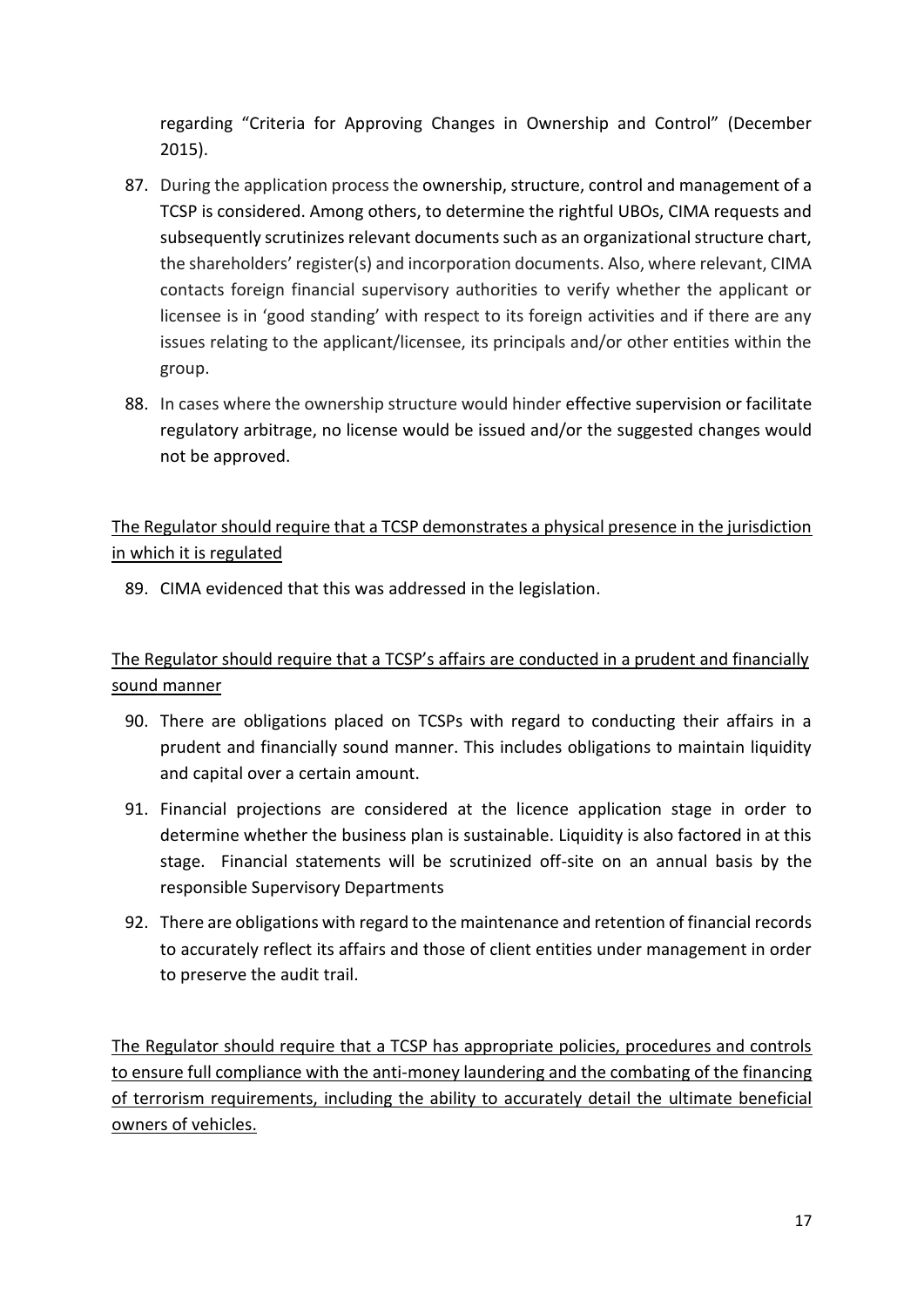- 93. The AML/CFT-legislation, as further elaborated on in the AML/CFT Statement of Guidance, is clear regarding beneficial ownership and requires institutions to have adequate policies and procedures in place in the area of AML/CFT. The regulatiopns cover all areas with regards to systems and controls including beneficial ownership
- 94. In its MER the CFATF concludes a "moderate" score (IO3), with respect to the preventive measures also a "moderate" score (IO4). According to the CFATF "most TCSPs have established adequate risk-based policies and procedures to mitigate their ML/TF-risks. They have appropriate CDD measures in place to identify and verify the identity of their customers (including beneficial owners) upon the establishment of business relationships. Improvements are needed in some institutions with respect to ongoing CDD and monitoring, particularly in some TCSPs were ongoing monitoring measures are not consistently applied".
- 95. Part 3I of the Standard covers financial crime and international sanctions in more detail.

The Regulator should require that a TCSP is and remains resourced, structured and organised appropriately so that it can manage all vehicles and assets it administers. This requirement should address policies, procedures and controls, staff capabilities and the numbers and types of appointments to vehicles

- 96. There is no legislation or guidance in place specifying a ratio of numbers of relationships that a TCSP can maintain vis-à-vis the available resources. The Statement of Guidance on "Corporate Governance" states that the governance structure of a regulated entity, as well as the size and composition of the Governing Body should be adequate for the legal and operational structure of the regulated entity and commensurate with the size, nature and complexity of its business.
- 97. CIMA assesses the suitability and effectiveness of the TCSP's resources and structure, during prudential meetings and on-site inspections. This was also confirmed by the TCSPs that were interviewed by the assessment team during the on-site visit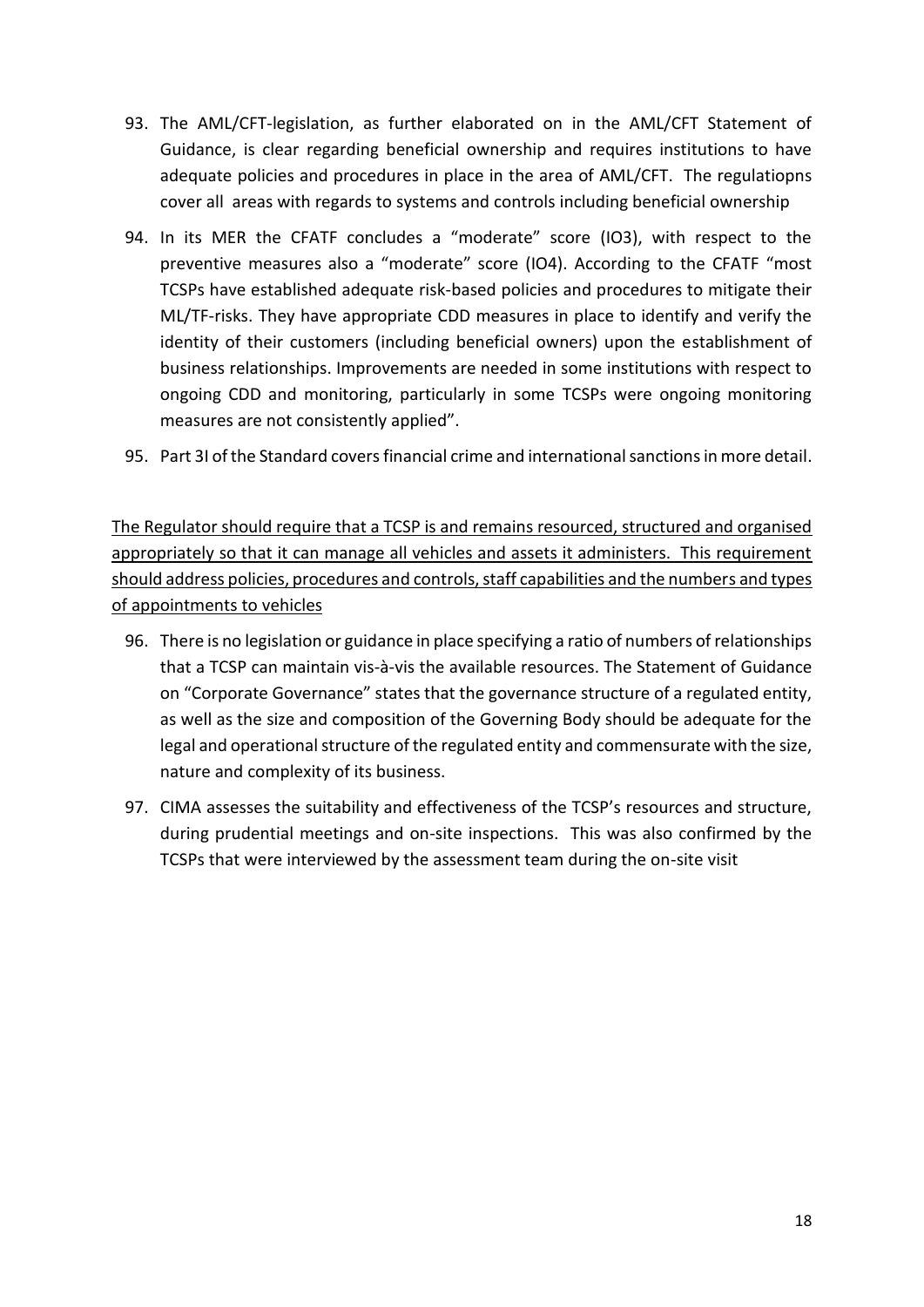# **Observations relating to Part 3B of the Standard - Corporate Governance (of the TCSP)**

### **Summary**

- **CIMA provided evidence of compliance with Part 3B, both in law and in practice.**
- **Whilst individual items in Part 3B of the Standard have given rise to action points, the assessors consider that CIMA has generally complied and the rating for this Part is Largely Compliant.**
- **A compliant position could have been achieved if relevant Gudiance was legally enforceable.**

#### Corporate governance of the TCSP

- 98. CIMA has implemented the GIFCS-Standard-requirements concerning corporate governance by means of issuing a Statement of Guidance "Corporate Governance" (February 2016), although such Guidance is not yet legally enforceable.
- 99. During the on-site visit, CIMA demonstrated to the assessment team that corporate governance is treated as an important and explicit topic, covered in CIMA's supervision of its licensees during on-site inspections and off-site work by means of obtaining relevant information. CIMA discussed different supervisory reports with the assessment team to evidence its practices.

The TCSP Board<sup>1</sup> collectively comprises an appropriate balance of skills, knowledge and competence taking into account its members' relevant experience

- 100.The assessment team saw a number of examples of decisions taken by CIMA on license applications, demonstrating the attention that is paid to the issue of whether the proposed Board members have sufficient knowledge, skills, and experience to oversee the applicant effectively, taking into account the size, nature and complexity of its proposed business
- 101.However technical compliance was adversely affected by the non-enforceability of the relevant Guidance.

 $1$  Or any alternate body that manages a TCSP where it is not a company.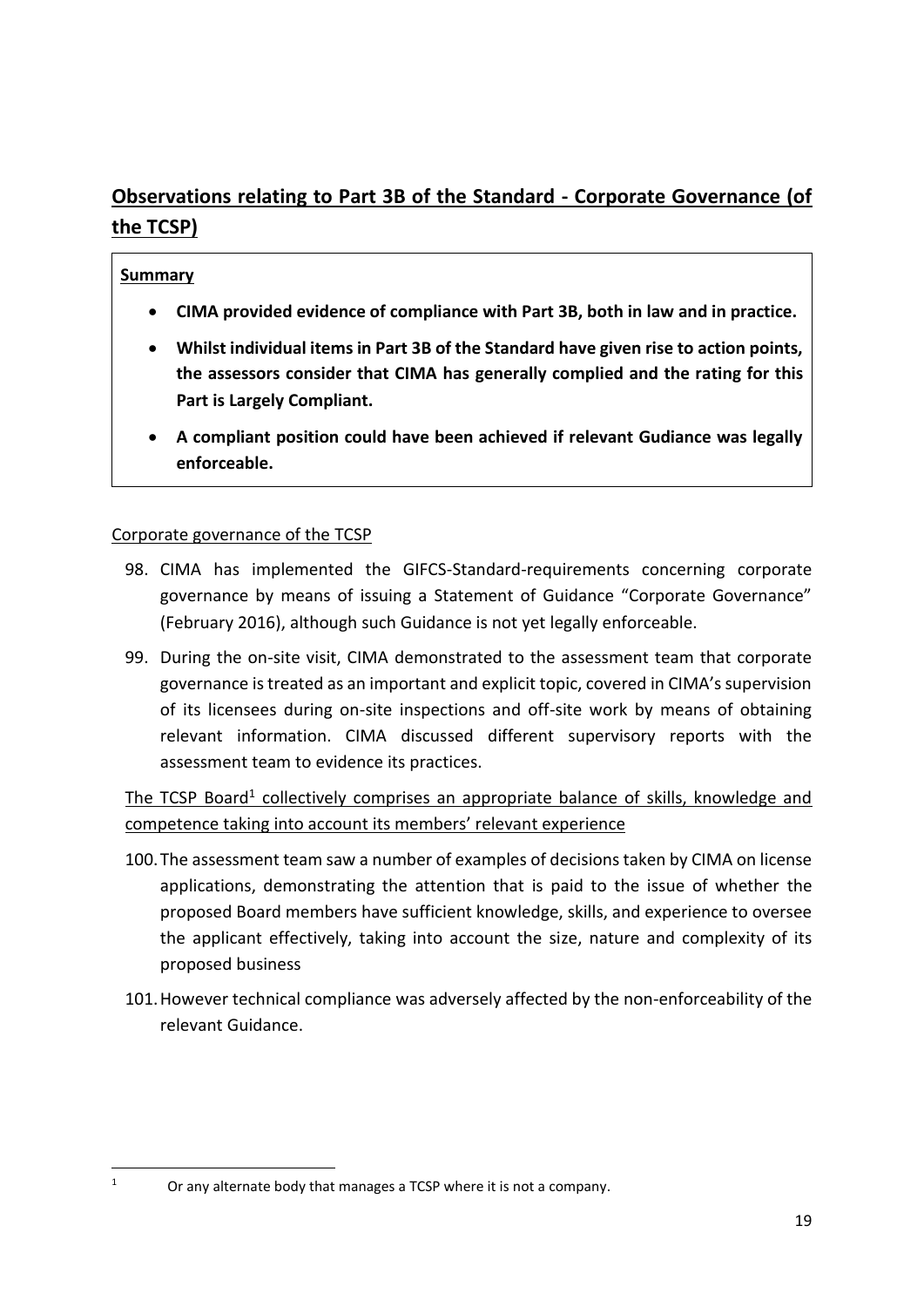Where functions have been delegated by the Board, the Board clearly and comprehensively records the functions delegated and ultimate responsibility for the delegated functions remains with the Board

102. No adverse findings were noted on effectiveness.

The management structure should be appropriate to the size, complexity, structure and risk profile of an individual TCSP

103. CIMA determines (and communicates) the risk profile of a licensed institution at the time of licensing, as well as ongoing in its risk-based-approach. Currently CIMA is building a digital risk-tool to enhance its risk-based-supervision; multiple risks are substantiated, scored and balanced by using this tool, including operational risk.

Every Board has a minimum of two individuals to direct the business, who are sufficiently independent of each other such that each would not be unduly influenced by another Board member

- 104.This is covered in law and the Guidance.
- 105.CIMA further demonstrated how it undertakes action in terms of requiring a strengthening of the Board of a supervised institution further to concerns CIMA had with respect to the balance of powers and independence within the Board.

Directors are aware of and understand their duty to understand applicable legislation, regulation, policy, rules, instructions, guidance and codes of practice to an appropriate level Boards comprise individuals that are aware of and understand the Board's collective duty to ensuring that robust arrangements for compliance with the regulatory regime are maintained

106.These areas are covered in the law and there were no adverse findings of effectiveness.

Boards establish, implement, document and maintain an effective conflicts of interest policy for both the Board and the TCSP, which sets out the standards of expected behaviour

- 107.This is covered in the law. However, there is a focus on Board members and senior management only (as opposed also to the TCSP), and the "treatment of any noncompliance" is not discussed
- 108.CIMA presented cases in which it undertook action in terms of requiring the establishment of policies and procedures on conflict on interests, as well as taking action to prevent future incidents.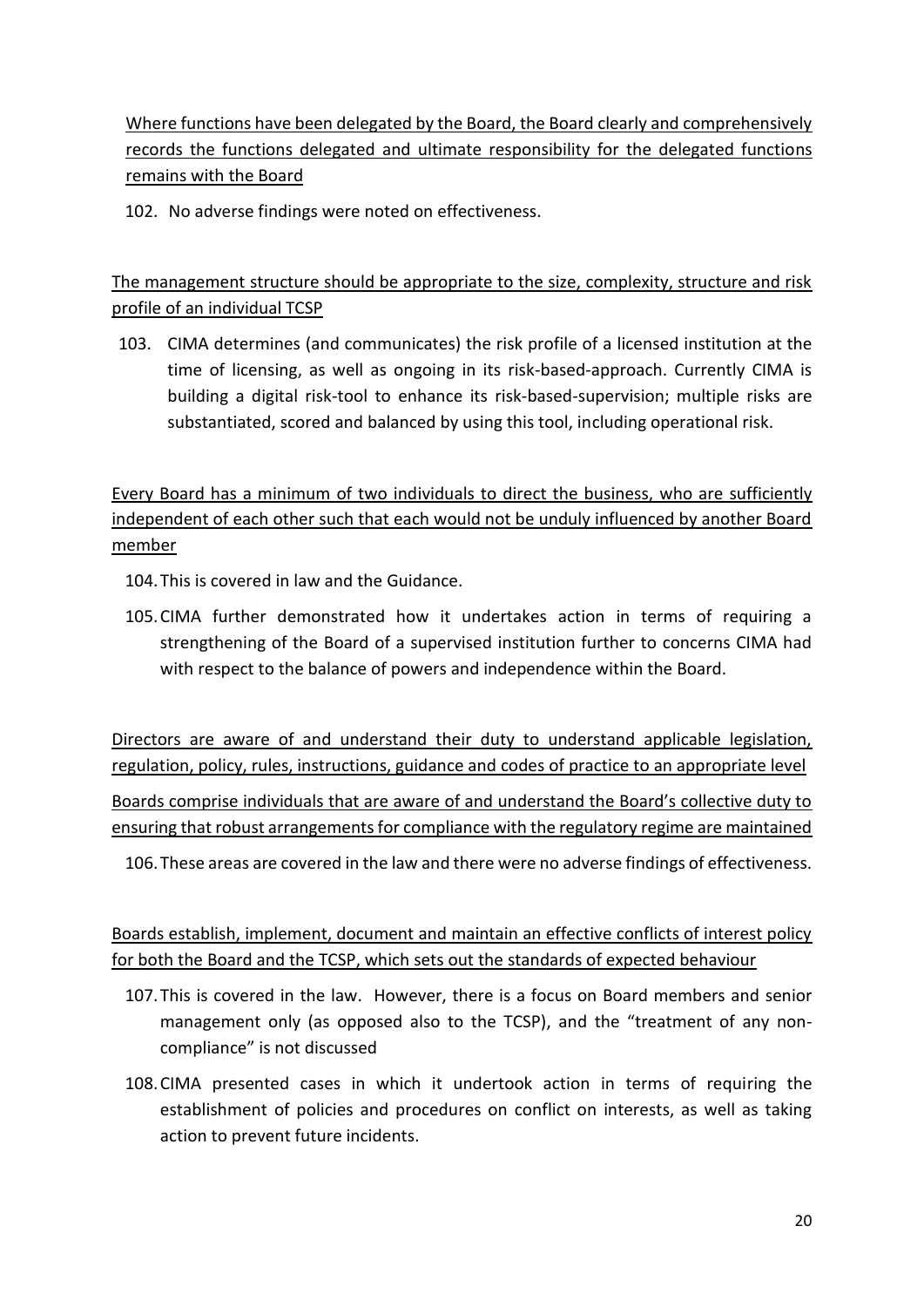Boards ensure that they formulate and implement a suitable risk framework for the TCSP, including the production of a statement of risk appetite<sup>2</sup> so that the types of business the firm is prepared to take on and risk tolerance are clear

109. There is no specific requirement, and there is no formal requirement to establish a "risk appetite".

#### Boards undertake a periodic self-assessment of their effectiveness

110.The matter is covered by Guidance. CIMA addresses it in onsite inspections but the assessors have suggested that specific questioning should be incorprated into the BAR form.

Boards retain ultimate responsibility for the compliance function, and should ensure that: it approves and regularly reviews a compliance policy and establishes a defined and resourced compliance function

111.There is no specific requirement for the approval and review of a compliance policy. However, the Guidance calls for the establishment of a periodic verification of adherence with compliance standards and ensures any remedial actions to rectify shortcomings are promptly addressed.

there is periodic verification of adherence with established applicable standards

112.While there is not a specific requirement stipulating the periodic verification of adherence with the established applicable standards, evidence was seen that it is adequately covered in the course of onsite inspections.

there is periodic verification of adherence with all regulatory and other legal requirements

113.Companies management licenceholders are required to submit a certificate of compliance within six months of the end of the financial year end, while holders of corporate services licences under the CML are required to forward to CIMA a certificate of compliance once every two years, or such other period as the Authority may require.

necessary remedial actions to rectify any shortcomings in the TCSPs operations are taken promptly

114.Remedial actions identified are followed up in a timely manner.

there are regular reports on the performance of the TCSP's compliance function

 $2<sup>2</sup>$  ... statement of risk appetite" is in lower case to reflect the Standard as amended.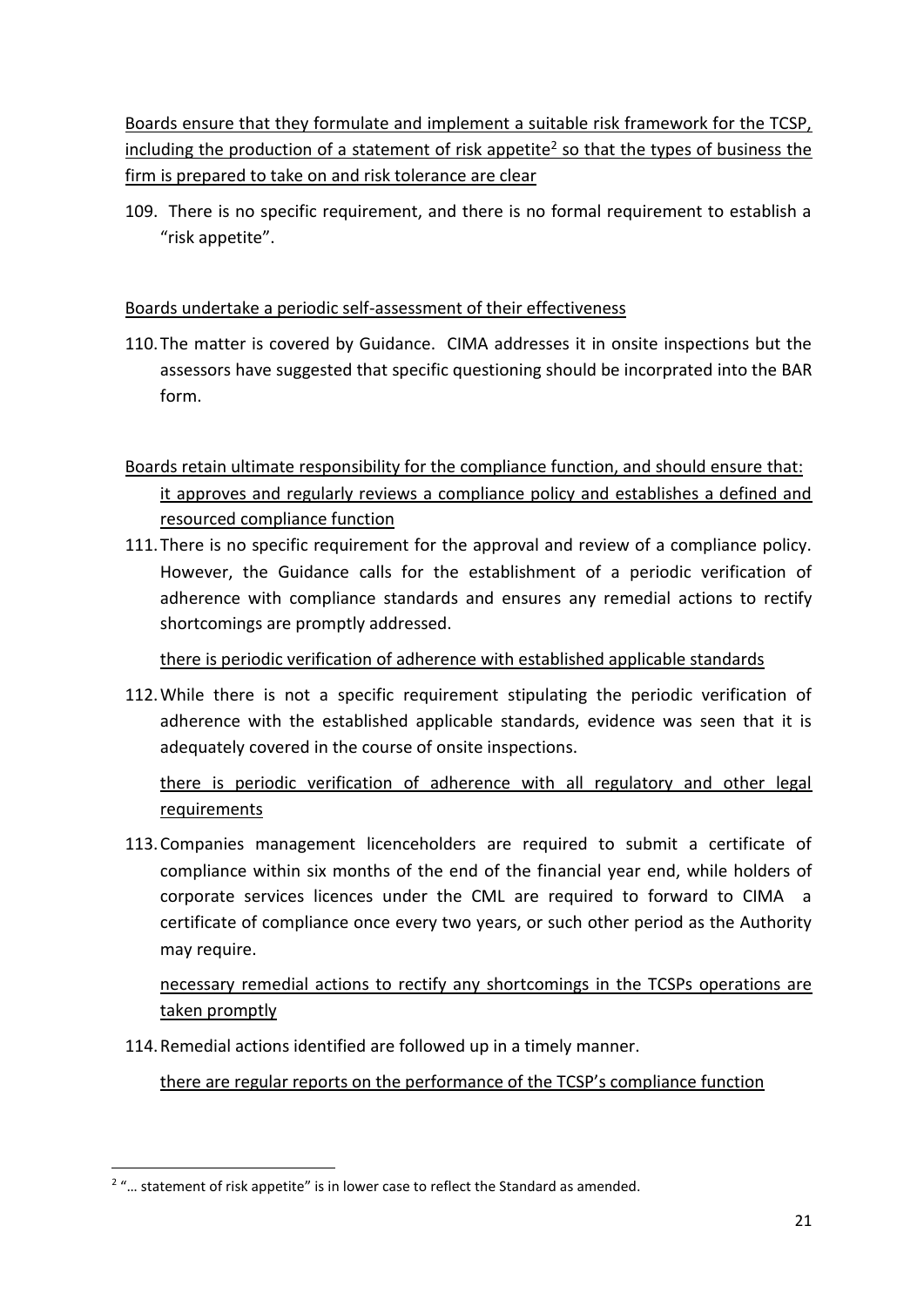115.There is no specific requirement set down or Guidance in place which specifically covers this criterion.

### In assessing the quality and strength of the Board of a TCSP, the Regulator should have the power to require the amendment of the composition and size of the Board

116.There are no requirements or Guidance statements issued that give CIMA the power to amend the size of the Board of a TCSP. However CIMA can require amendments to the composition and size of a Board by means of the substitution or removal of any director, manager or officer.

#### Regulators shall not permit a corporate director to be on the Board of a TCSP

117.There is no specific prohibition. However as a matter of good practice CIMA does not allow corporate directors to be on the Boards of TCSPs, and none exist.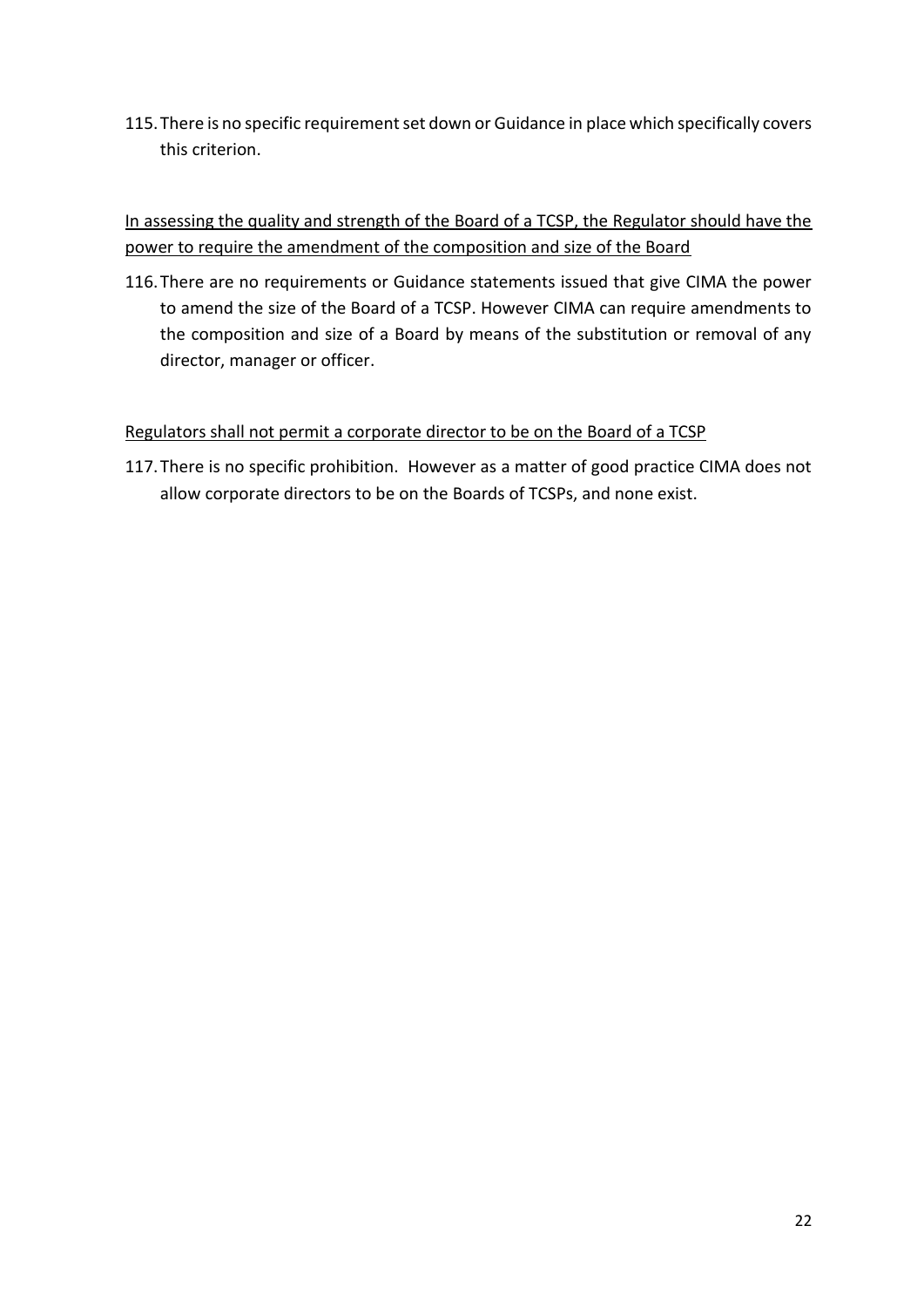## **Observations relating to Part 3C of the Standard - Controllers of TCSPs**

### **Summary**

- **CIMA provided evidence of compliance with Part 3C, both in law and in practice.**
- **The assessors consider that CIMA has generally complied and the rating for this Part is Largely Compliant.**
- **There are areas are highlighted for new measures, including the competence of persons exercising influence and in respect of sources of funds.**

### Fit and proper standards

118.CIMA has established and published a Regulatory Policy (May 2016) and a Regulatory Procedure (May 2016) regarding fitness and propriety. Furthermore, a Regulatory Policy has been established and published regarding "Criteria for Approving Changes in Ownership and Control" (December 2015).

### The Regulator should ensure that:

### the Controllers of a TCSP must be, and must remain, fit and proper

- 119.Established procedures are in place for determining fitness and propriety on an intial and ongoing basis. The questions on the BAR-form are quite limited (one in total) regarding relevant changes in the 'good standing' of the current controller(s), and the assessors suggest that the form should be reviewed and further questions added to enhance completeness.
- 120.CIMA could benefit from establishing a separate Licensing Department. Knowledge with respect to licensing could then be bundled and further enhanced, including the testing on fitness and propriety of controllers.

it understands the relationship created by any debt, option, equity or beneficial interest holding in the TCSP<sup>3</sup> which would make the holder of that interest a shareholder controller

the appointment of, or change in, a Controller may only take place after the Regulator has been notified and has positively confirmed its approval of, or no objection to, the appointment via a separate vetting process

where a Controller exercises a Key Person function within the TCSP, they undergo a separate approval process specific to that role

<sup>&</sup>lt;sup>3</sup> Both the existence of debt and options can give the holder effective control.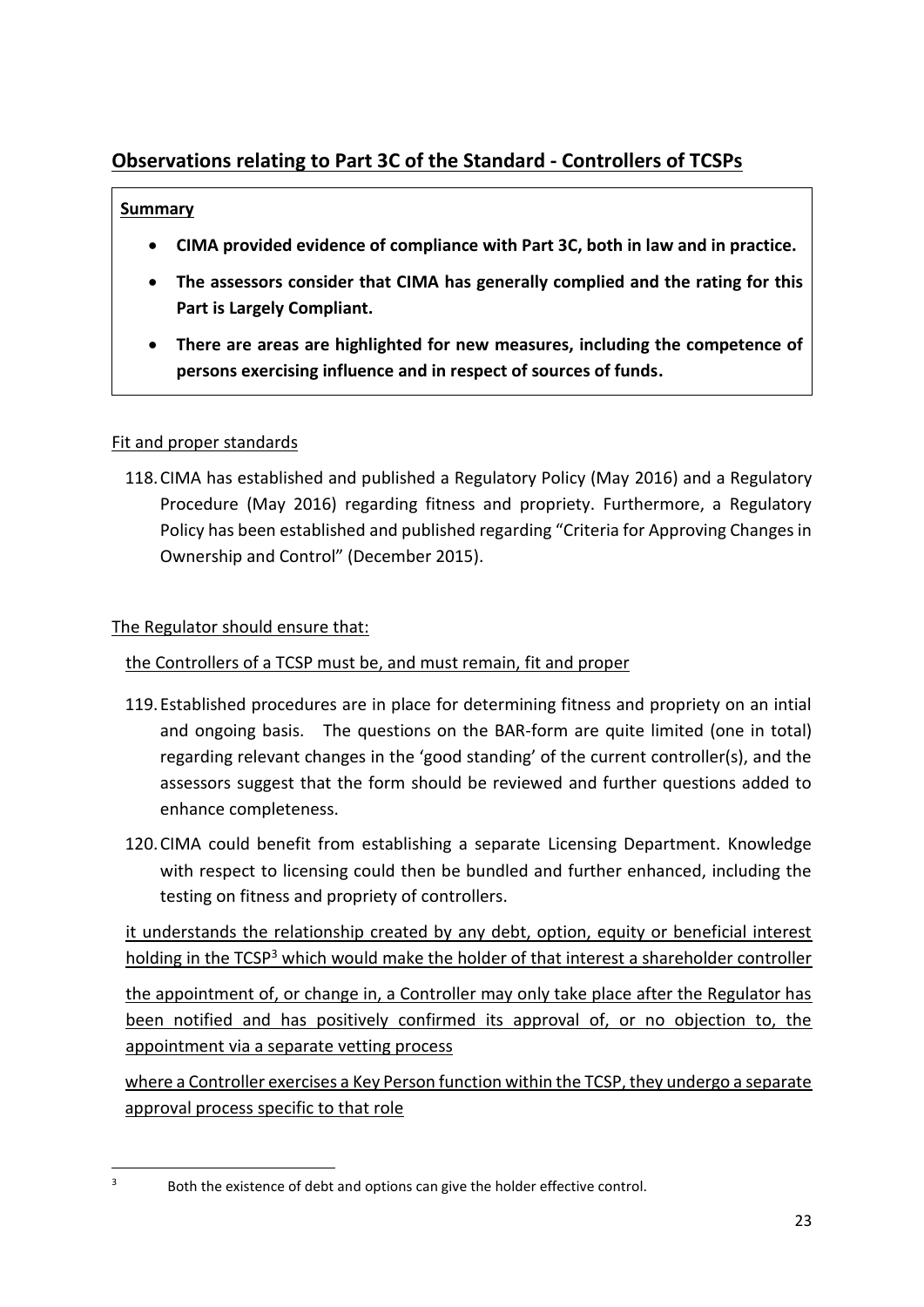121.No adverse findings were made in respect of technical or effective compliance with these requirements.

#### It has powers to refuse approval and remove existing Controllers

- 122.CIMA has no mandate that allows it to refuse applications for approval of beneficial ownership holdings if all requirements have been met. CIMA describes in its selfassessment a 'work-around' by using the powers designated to CIMA in BTCL.
- 123.In the absence of a more prescriptive provision in the law, CIMA needs to be clear in its procedures about how the removal of controllers is to be carried out in practice where needed.

Where a Controller is associated with a jurisdiction that is assessed as higher risk by the Regulator, the Regulator should require the TCSP to demonstrate that it can manage any such risks arising

124.There is no legislation which specifically covers this. The exposure to such higher risks is part of the risk assessment a TCSP carries out periodically. Such risks are requested by CIMA prior to an on-site inspections and subsequently discussed with the TCSP.

Regulator should require that any Controller acts with integrity at all times 125.Integrity of Controllers is monitored by CIMA through the fit and proper testing.

Controllers who exert an influence over the day to day affairs of a TCSP should be competent 126.There is no legislation or regulatory policy in place which covers this requirement specifically.

If the TCSP is part of a group, the Regulator should assess the financial strength of the group insofar as it may impact the TCSP

127.There is no requirement specifically to address this, however cases were demonstrated where applications were withdrawn because of concerns about financial standing.

The Regulator should assess the solvency of Controllers and the impact on the TCSP where any Controller has been or is likely to be declared bankrupt or insolvent or has been the subject of a money judgement

128.This is covered in the law. CIMA scrutinizes the financial position of applicants and requires proposed Controllers to provide during the fit and proper testing process references from banks (or other financial institutions that may be in a position to speak to the person's financial soundness).

The Regulator should require that Controllers demonstrate clearly their sources of wealth and source of funds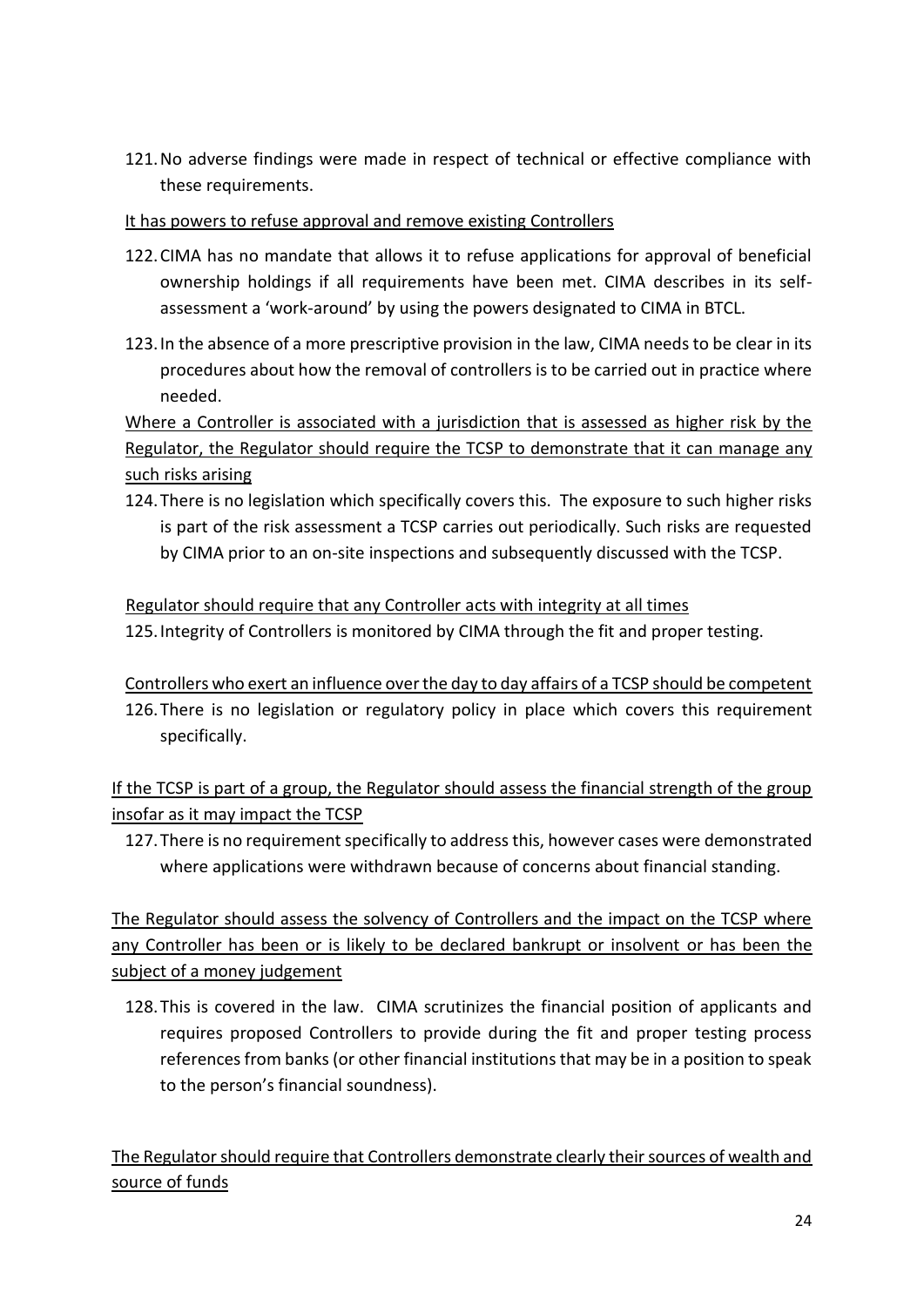129.The law determines that CIMA must evaluate the source of funds of a proposed shareholder. Source of wealth however is not covered in the Regulatory policy.

The Regulator should assess whether Controllers of TCSPs have any existing or potential conflicts of interest<sup>4</sup> and should any conflicts exist, the Regulator should ensure that these are addressed appropriately

- 130.There is no legislation or regulatory policy in place specifically to address this criterion.
- 131.However this is addressed as part of the licensing process and it was demonstated that an application was withdrawn because of potential conflcits of interest which could not be addressed.

<sup>4</sup> Care should be taken to ensure that Controllers do not exert undue influence on the Board of a TCSP to act against the best interest of the TCSP especially where it would place it in breach of its licence.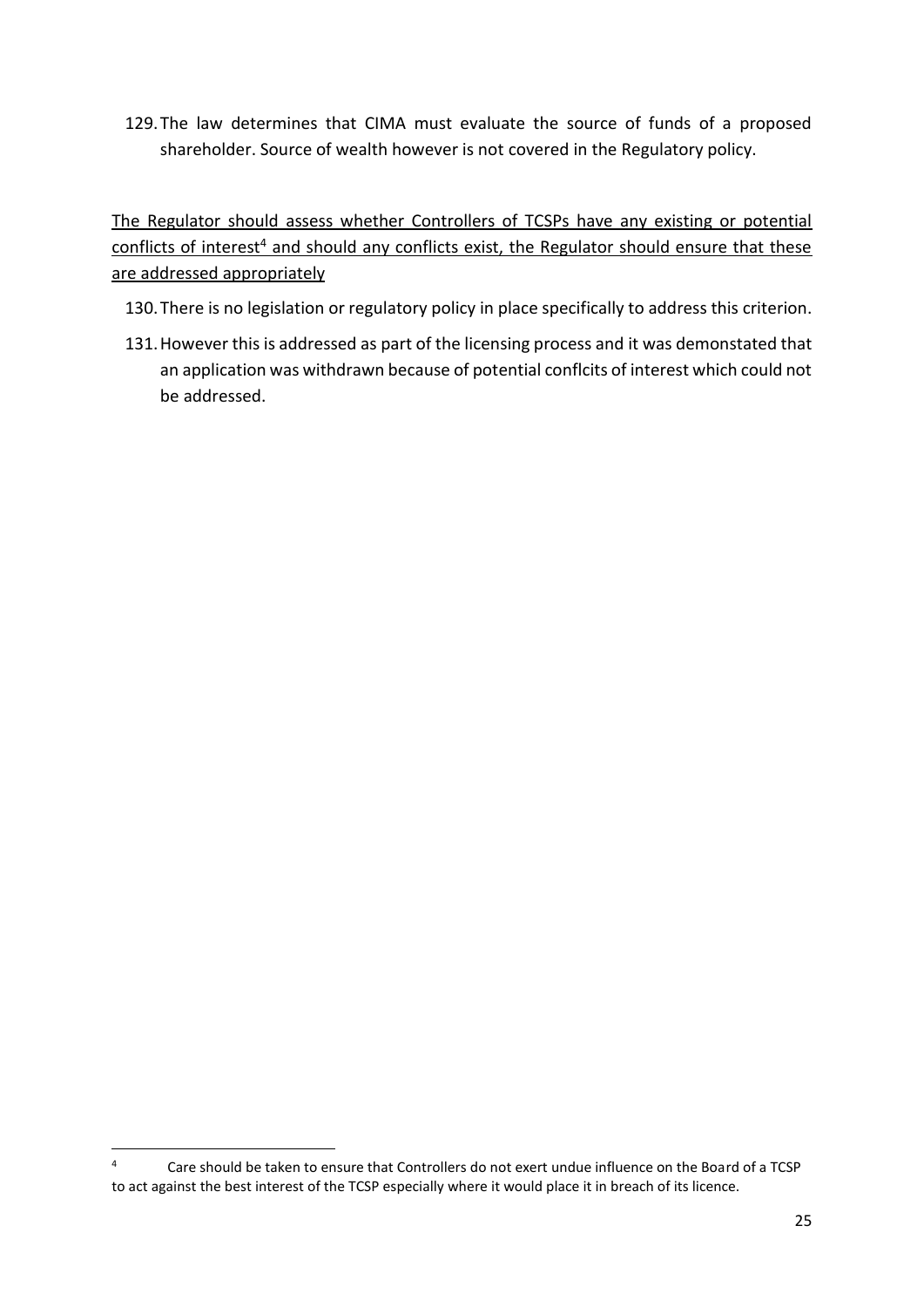# **Observations relating to Part 3D of the Standard - Key Persons and Other Employees**

#### **Summary**

- **CIMA provided evidence of its compliance with Part 3D, both in law and in practice.**
- **Whilst individual items in Part 3D of the Standard have given rise to some action points, the assessors consider that the Cayman Islands has complied and the rating for this Part is Compliant.**

#### Fit and proper standards

- 132.The fitness and propriety of directors and senior officers of FIs is required by law. However this does not specifically embrace money laundering compliance and reporting officers, although we are informed that competency is evaluated during on site inspection.
- 133.Otherwise there were no adverse findings in respect of technical or effectiveness compliance.

#### Other employees

- 134.The Standard sets out in Part 3D paragraph 2 the controls which a TCSP should have in place for the recruitment of all employees.
- 135.The regulatory laws in Cayman do not explicitly state the requirement that all TCSP employees are to be competent, nor does it require TCSPs to have recruitment and selection policies and procedures. There is further coverage in the Guidance but enforceability has yet to be achieved.
- 136.Otherwise the assessors have no adverse findings on this paragraph.

#### Training and development

137.The Standard sets out in Part 3D paragraph 2 that a TCSP should have in place a training and development plan for employees. CIMA has no requirement in place regarding the undertaking of an annual programme of training and professional development, save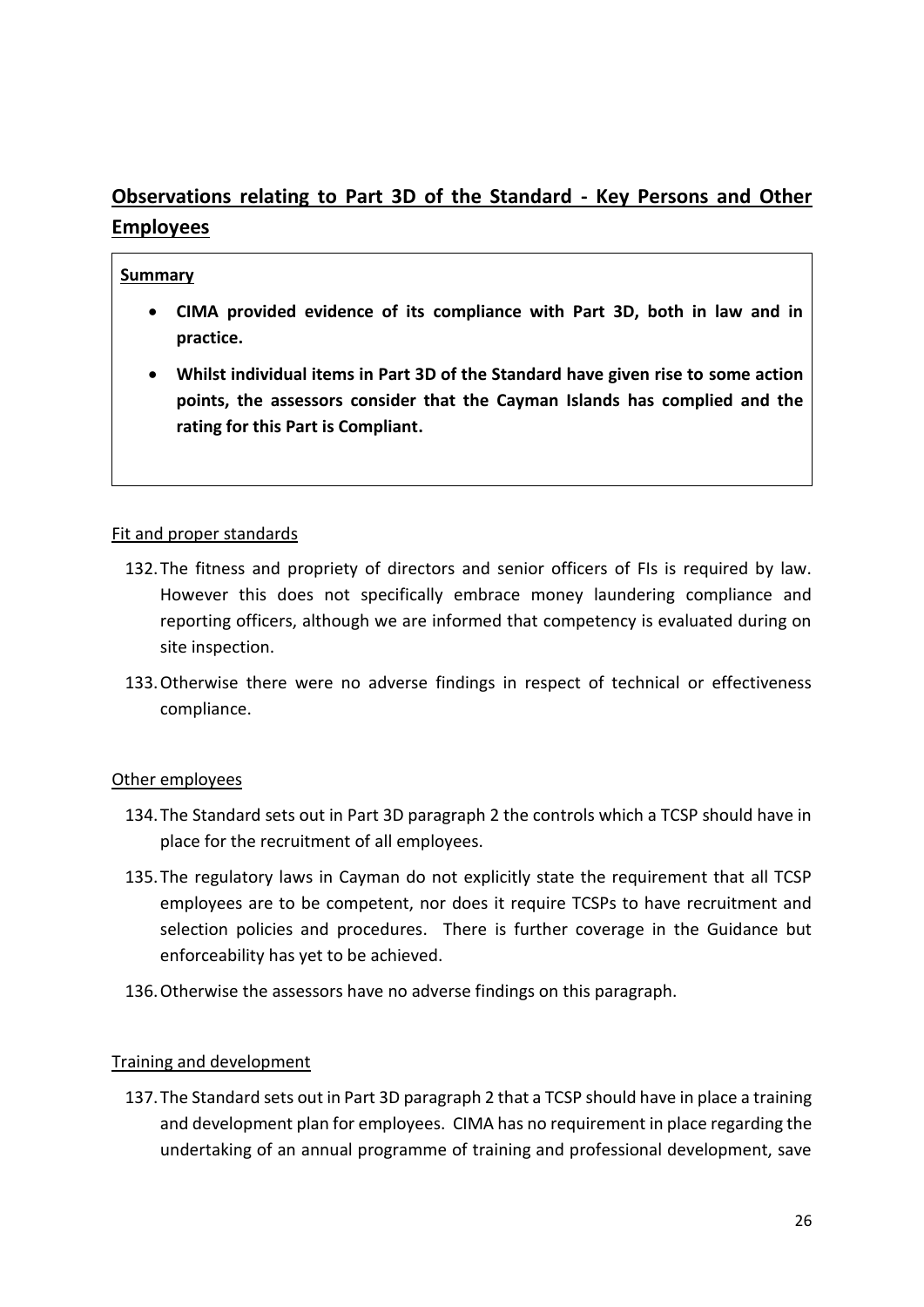for the existing requirement for AML/CFT training and questioning in the BAR form. A broader programme for TCSP training should be introduced.

138.Otherwise the assessors have no adverse findings on this paragraph.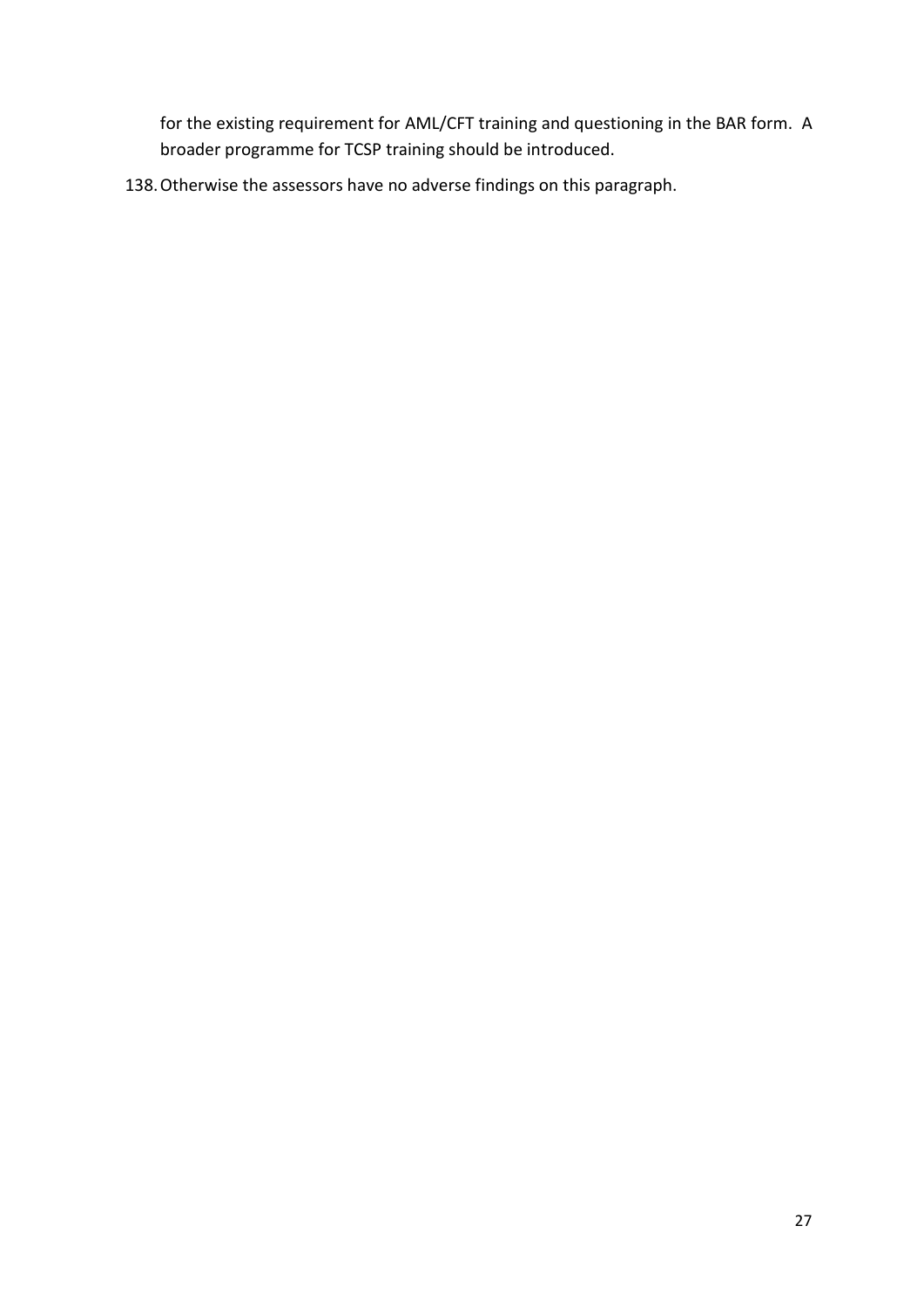### **Observations relating to Part 3E of the Standard - Control over vehicles**

#### **Summary**

- **CIMA provided evidence of compliance with Part 3E, both in law and in practice.**
- **Recommendations covering the treatment of domestic PEPs (AML/CFT) and the segregation and treatment of client monies have been, as a result of which the rating for this part is Partially Compliant.**

#### Professional duties and AML/CFT obligations

- 120.The Standard sets out in Part 3E paragraph 1, the requirement for TCSPs to establish policies for the professional performance of their duties, and to meet AML/CFT obligations in respect of the beneficial ownership, control and activities of client companies and trusts. The evaluators have no adverse findings under this heading.
- 121.The anti-money laundering regulations state that TCSPs will "normally" be required to obtain information on source of funds. This needs early amendment to ensure that source of funds is always determined.
- 122.The assessors have no adverse findings in respect of technical compliance or effectiveness.

#### AML/CFT

- 123.It has also been established that beneficial ownership information is verified as part of the onsite programme to TCSPs. The assessors have been provided with the Inspection Findings Document and onsite reports to verify this takes place. Firms are assessed on risk and the high risk firms are visited more frequently - in many cases as a joint visit between the Fiduciary and Onsite inspection units.
- 124.A more specific and enhanced treatment of domestic PEPs has been recommended.

#### Client money rules

125.The Standard requires that there should be in place rules for the administering of and holding of Client monies, in particular covering the segregation of client monies from those of the TCSP. At present no such requirement (as opposed to a requirement for keeping a record of client money) exists. Guidance is in place regarding the Standard's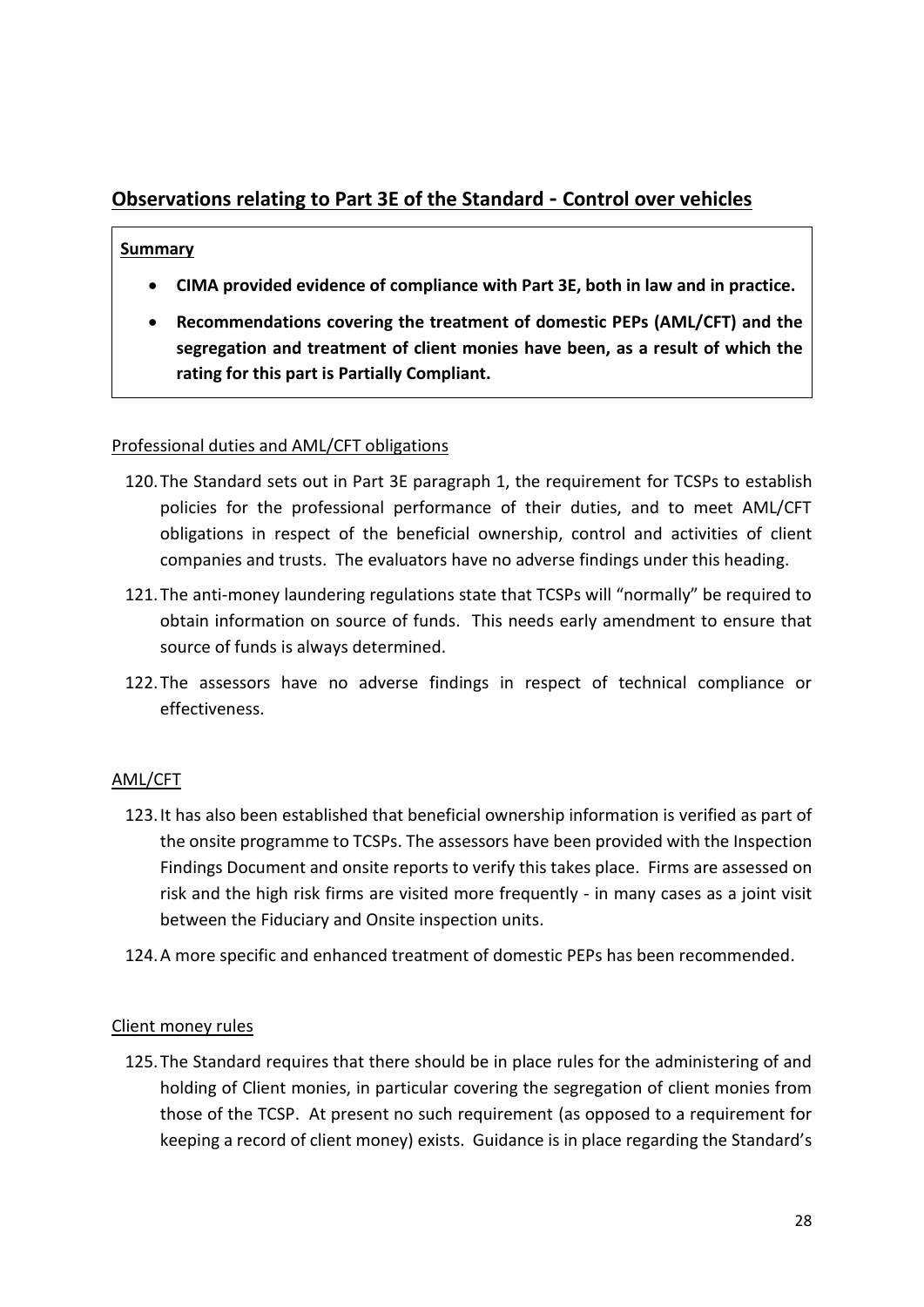requirements for client money reconciliation and dual signatures, but this is not enforceable.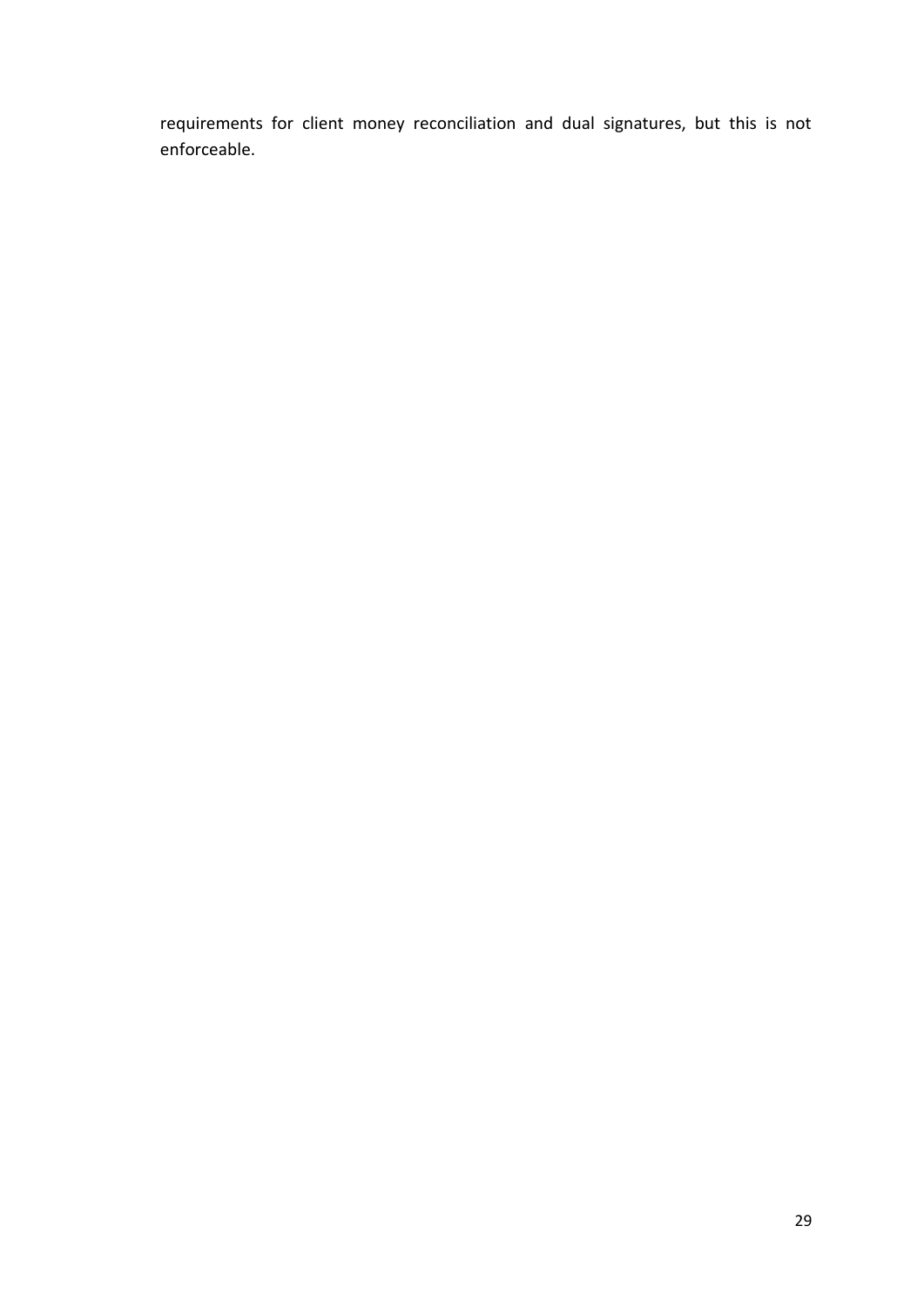### **Observations relating to Part 3F of the Standard - Conduct**

#### **Summary**

- **CIMA provided evidence of compliance with Part 3F, both in law and in practice.**
- **Whilst individual items in Part 3F of the Standard have given rise to action points, the assessors consider that CIMA has complied and the rating for this Part is Largely Compliant.**
- **The Largely Compliant (as opposed to Compliant) rating derives from the fact that the Guidance which is relied upon to implement the Standard is not enforceable.**

#### Integrity

- 126.The Standard sets out in Part 3F paragraph 1, the requirement for a TCSP to act with integrity.
- 127.Integrity is covered in the Statement of Guidance (but which is not statutorily enforceable). Integrity and fair dealing is assessed as part of conduct - reviewed at the time of licensing and re-visited at on-site inspections. Examination is made to see whether a TCSP is undertaking business in a manner consistent with information provided to CIMA as part of the application process.

#### Conflicts of Interest

- 128.The Standard sets out in Part 3F paragraph 2, the requirement for a TCSP to identify and respond appropriately to conflicts of interest.
- 129.Implementation of the Standard is effected through the Statement of Guidance on Market Conduct. Cases were reviewed which demonstrated that the treatment of conflicts were reviewed as part of the onsite process.

#### Interaction with clients

- 130.The Standard sets out in Part 3F paragraph 3, the requirement for a TCSP to inform and act fairly towards clients.
- 131.The assessors have no other adverse findings on this paragraph.

#### Advertising and communication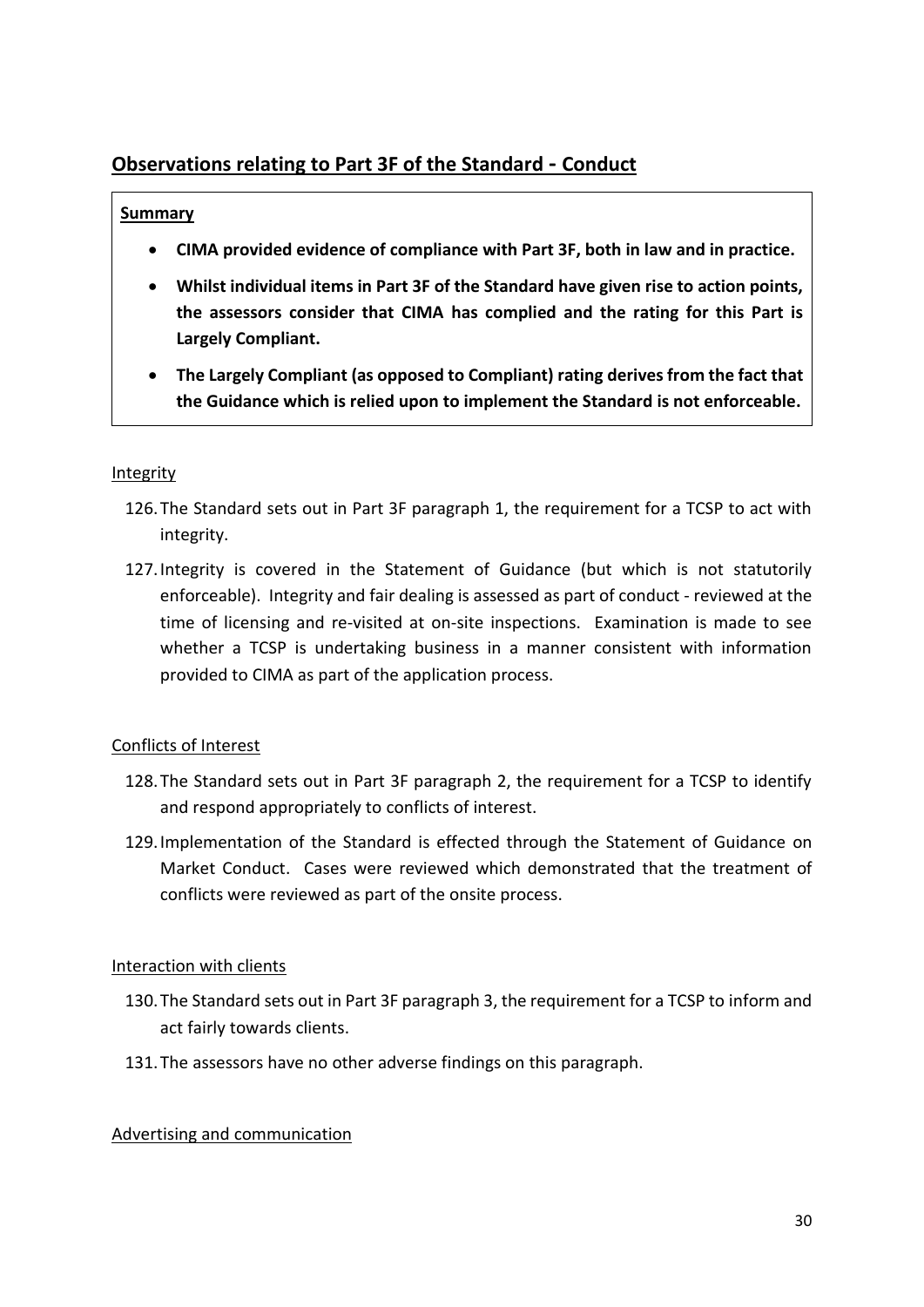- 132.The Standard sets out in Part 3F paragraph 4, the requirement for a TCSP to adopt clear and ethical practices in communication.
- 133.CIMA has issued a policy on marketing and expects all licensees, to refrain from the use of aggressive marketing policies based exclusively, or primarily on confidentiality, or secrecy in order to attract business.
- 134.Websites are looked at prior to an onsite inspection or when investigating a complaint. A self-assessment submitted by a TCSP prior to an onsite would have to disclose the relevant advertisements. CIMA have intervened and ruled on the appropriateness of adverts and have directed TCSPs to amend or withdraw adverts.

#### Terms of business

- 135.The Standard sets out in Part 3F paragraph 5, the requirement for a TCSP to enter into written terms of business with clients.
- 136.CIMA reviews client management agreements as part of the client file reviews at onsite inspection visits. CIMA will also conduct a review where there has been a complaint from a client against a TCSP, typically for over-charging for services. Client management agreements are also reviewed as part of the licence application process.

#### Complaints handling

- 137.The Standard sets out in Part 3F paragraph 6, the requirement for a TCSP to handle complaints fairly and to record complaints received.
- 138.When in receipt of a complaint about a TCSP from a complaining client CIMA will initially confirm with the complainant whether it can discuss the complaint with the TCSP. If consent is given, this is then addressed directly with the TCSP. CIMA will look at the timing and effectiveness of the resolution of the complaint. It will also check whether complaints have been logged in a complaints register.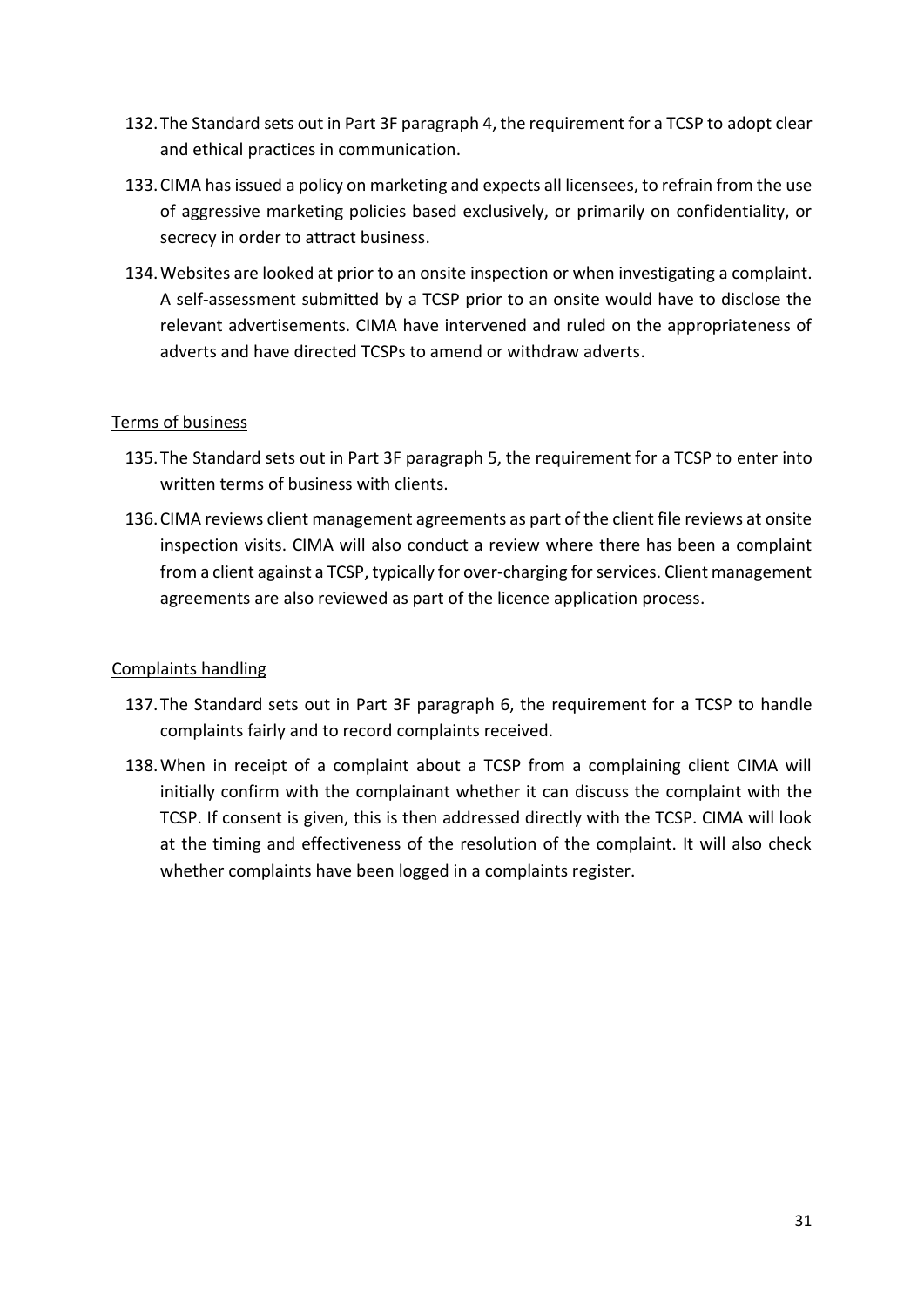### **Observations relating to Part 3G of the Standard - Prudential**

### **Summary**

- **CIMA provided evidence of compliance with Part 3G, both in law and in practice.**
- **Whilst individual items in Part 3G of the Standard have given rise to action points, the assessors consider that CIMA has generally complied and the rating for this Part is Largely Compliant.**
- **Some of the requirements currently in Guidance need to be made enforceable, and there are recommendations covering audit.**

#### Capital and liquidity requirements

- 139.The Standard sets out in Part 3G paragraph 1, that the regulatory regime should establish capital and liquidity requirements which TCSPs must meet.
- 140.CIMA is viewed as compliant but the the regime would benefit from sanctioning powers for late submission/failure to submit the BAR in order to provide a credible and proportionate deterrent to late/non-submission. Informal peer group comparison is undertaken, but this could be further enhanced.

### Maintenance of accounting records

- 141.The Standard sets out in Part 3G paragraph 2, the requirement for a TCSP to produce and maintain adequate accounting records.
- 142.Requirements are currently in place only in Guidance.

### Audit requirement

- 143.The Standard sets out in Part 3G paragraph 3, the requirement for a TCSP to produce audited financial statements.
- 144.There is at present no requirement in legislation or by other enforceable means relating to the scope of the audit reviewing controls over client money and client assets: it is recommended that this should be added.
- 145.Although a TCSP is expected to notify it in a timely manner of any decision by an auditor to qualify the audit report or raise an emphasis of matter, this is an expectation and not currently a formal requirement.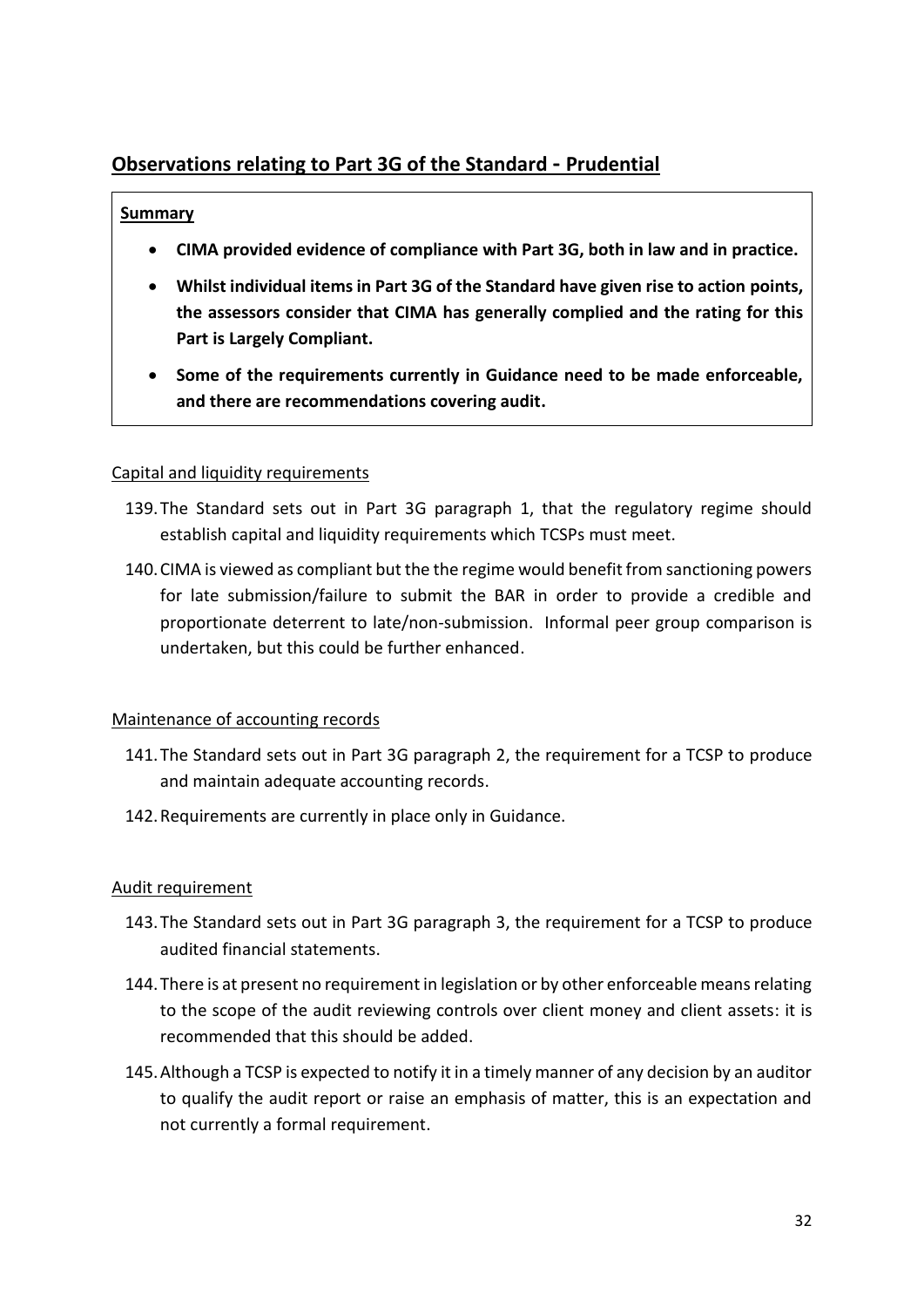#### **Insurance**

- 146.CIMA requires a licensee holding a Trust License to obtain and maintain adequate professional indemnity insurance, or have in place other appropriate arrangements to cover risks, in respect of its trust business.
- 147.There is no requirement for CIMA (or the TCSP's insurers) to be notified of a claim on a timely basis. Run off insurance is also not specifically required for licensees: licensees are however required at all times to maintain insurance that meets the minimum requirements of the supervisory laws and the minimum standards as established by the Statement of Guidance on Professional Indemnity Insurance for Trusts.

#### Liquidations and receiverships

148.The Standard states in Part 3G paragraph 5.1 that the regulatory regime should enable the regulator to apply to the court for the appointment of a manager, receiver, administrator or liquidator. Cases were evident where application had been made to the Court by CIMA for the appointment of an "insolvency practitioner".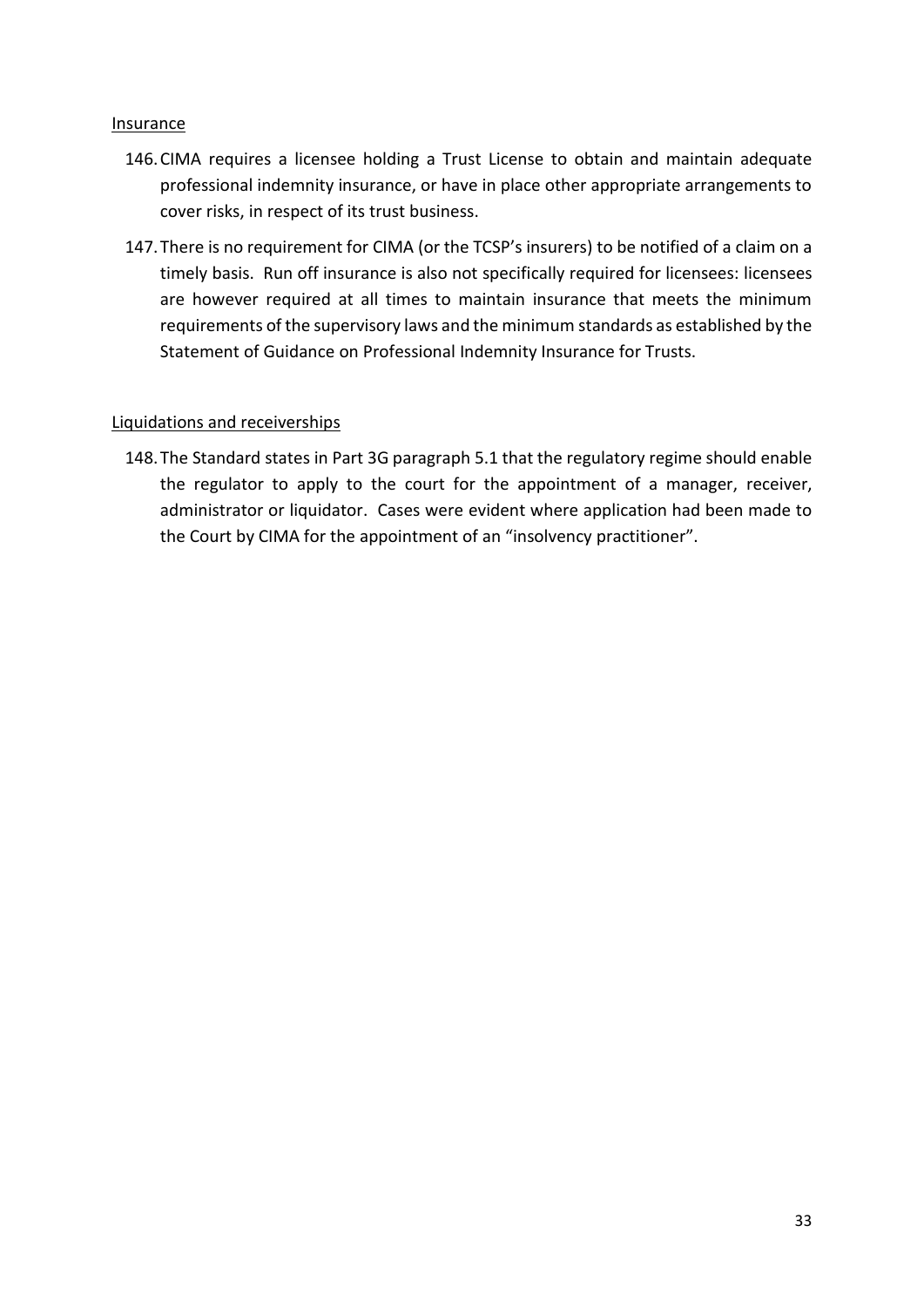### **Observations relating to Part 3H of the Standard - Administration**

#### **Summary**

- **CIMA provided evidence of compliance with Part 3H, both in law and in practice.**
- **At the time of the visit data protection legislation was not in force. The compliance rating was assessed as Largely Compliant.**
- **The Data Protection Law came into operation in September 2019.**

#### Record keeping

- 149.The Standard sets out in Part 3H paragraph 1, the requirement for a TCSP to keep accurate and up to date records, and for the regulator to have full access to those records.
- 150.This is set down in the CML and BTCL. Accessible records are records that can be provided by the relevant entity to the Authority within a reasonably short timeframe. The Authority requires that records should be provided within 1-3 business days from the time they are requested by the Authority, or within the timeframe as determined from time to time by the Authority, whether stored within the Cayman Islands or in another jurisdiction. Record keeping is reviewed during on site inspections.

#### Accounting for vehicles administered by TCSPs

- 151.The Standard sets out in Part 3H paragraph 2, the requirement for a TCSP to keep accurate and up to date accounting records for vehicles.
- 152.A relevant entity must keep proper accounting records in such a manner that they are sufficient to show and explain the relevant entity's transactions and commitments (whether effected on its own behalf or on behalf of others including clients).
- 153.Other than the fact that requirements are set down only in Guidance, the assessors have no adverse findings on this paragraph.

#### Outsourcing of key functions

- 154.The Standard sets out in Part 3H paragraph 3, the requirement for a regulator to control outsourcing by TCSPs.
- 155.Gidance on Outsourcing recommends that material functions and activities should not be outsourced but if they are the outsourcing should not cause a regulated entity to be a 'shell' or 'letter-box' entity.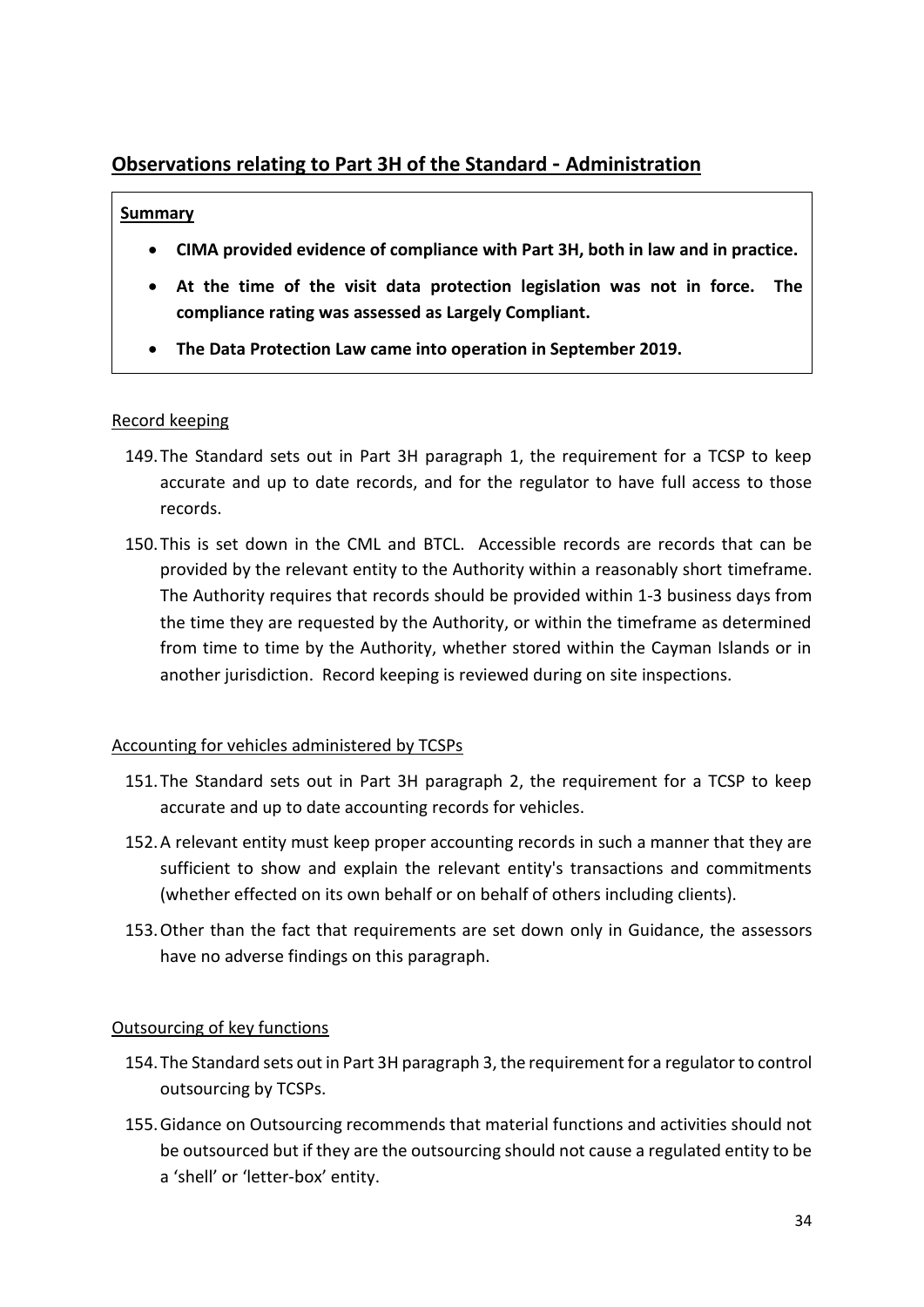- 156.Guidance also provides that a regulated entity should ensure that all books and records pertaining to its outsourced material functions or activities, including any record of transaction activities for clients, are readily accessible to the Authority. The relevant entity also remains ultimately responsible for adherence to the record keeping requirements.
- 157.A TCSP is required to thoroughly assess the risks of outsourcing. They are required to undertake their own due diligence checks prior to entering into an outsourcing agreement and CIMA will look for evidence from TCSPs that outsourcing arrangements work adequately including in relation to access to information held by the third party. Outsourced activities must not prevent CIMA from fulfilling its own duties.

#### Data security

- 158.The Standard sets out in Part 3H paragraph 4, the requirement for a TCSP to maintain the security of data under its control.
- 159.Other than the fact that requirements are set down only in Guidance, the assessors have no adverse findings on this paragraph.

#### Data protection

- 160.The Standard sets out in Part 3H paragraph 5, the requirement for a TCSP to follow the principles of data protection.
- 161.At the time of the visit the Cayman Data Protection Law was not yet in force and this has affected technical and effectiveness compliance. However its draft provisions were destined to cover the requirements of the Standard.

#### Post-visit event

162.The revised Data Protection Law came into effect on 30 September 2019.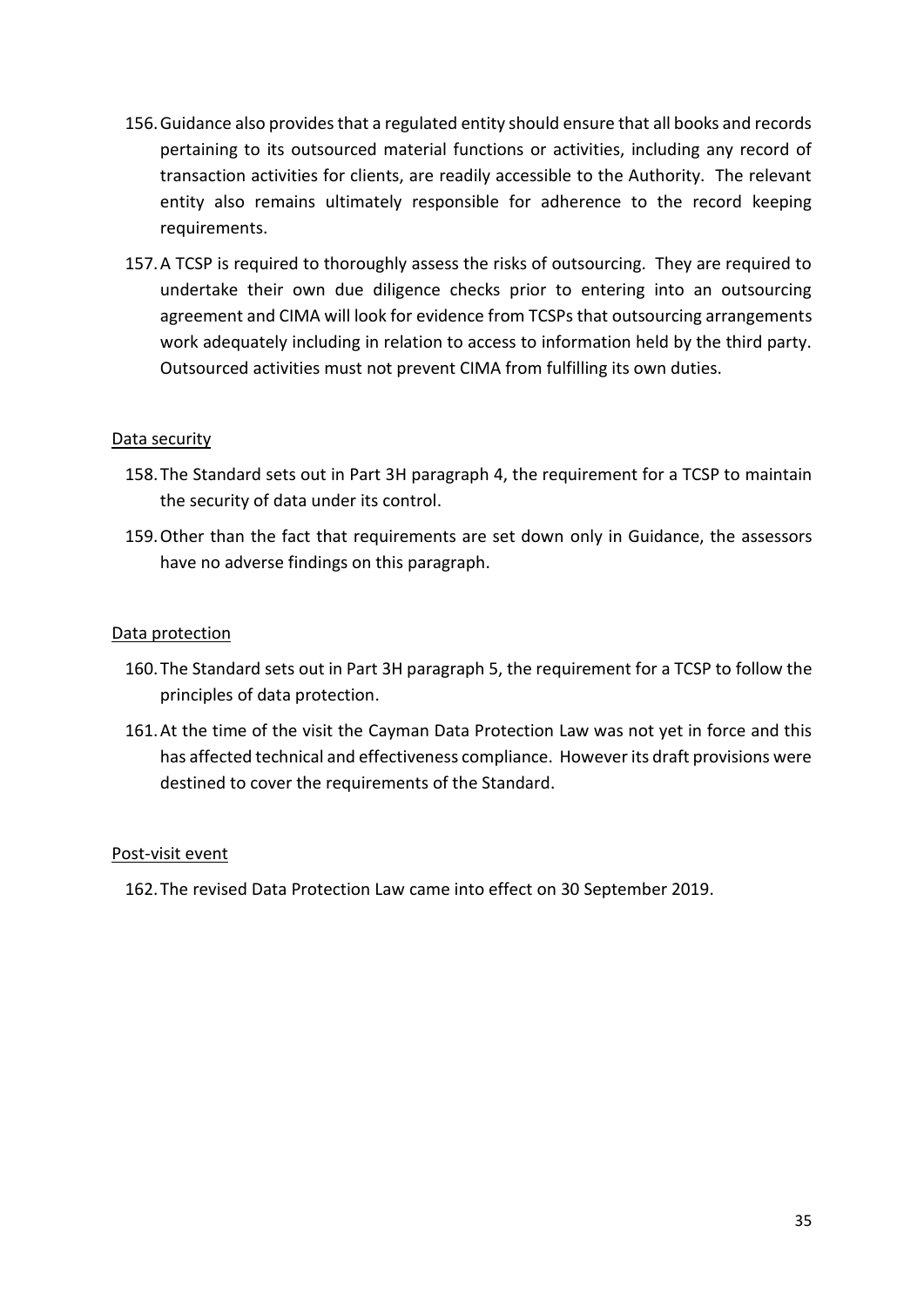# **Observations relating to Part 3I of the Standard - Financial Crime and International Sanctions**

#### **Summary**

- **CIMA provided evidence of compliance with Part 3I, both in law and in practice.**
- **The assessors consider that the rating for this Part is Partially Compliant.**
- **It is recommended that AML/CFT Guidance is made enforceable, measures are taken on bribery and corruption, and an Enforcement unit is established to conduct investigations and prepare cases for formal action.**
- 163.The Standard sets out in Part 3I that the regulatory regime should include requirements for TCSPs to have policies, procedures and controls for the prevention of a wide range of financial crimes, including money laundering, financing of terrorism, prevention of proliferation, bribery and corruption.
- 164.As noted in paragraph 12 above CIMA recently received a CFATF mutual evaluation, a report of which was published in March 2019. In line with the agreed methodology, the assessors took into account the CFATF findings on AML/CFT matters and sought not to duplicate its work in this area.

#### AML/CFT policies

- 165.The Standard sets out in Part 3I paragraph 1, the requirement for a TCSP to implement a risk-based approach to AML/CFT.
- 166.The CFATF report provided for a "LOW" rating on Immediate Outcome 1 with regards to the jurisdiction assessing its ML/TF risks. It was felt that the NRA conducted lacked an in-depth analysis to adequately identify the ML/TF risks as an International Finance Centre and the application of a risk based approach to mitigate these risks.
- 167.The AML Regulations are enforceable but the AML/CFT Guidance is not. This unenforceability of many of the key practices for AML/CFT has a major impact on perceived compliance. It was also noted that CIMA seldom take enforcement action against firms for breaches identified but tend to deal with matters by way of remediation. It was noted that resources can be an issue.
- 168.It is recommended that CIMA establishes an Enforcement capability to carry out further, evidence based investigations for recommendation to General Counsel for appropriate executive action. It is envisaged that a specific, with a well established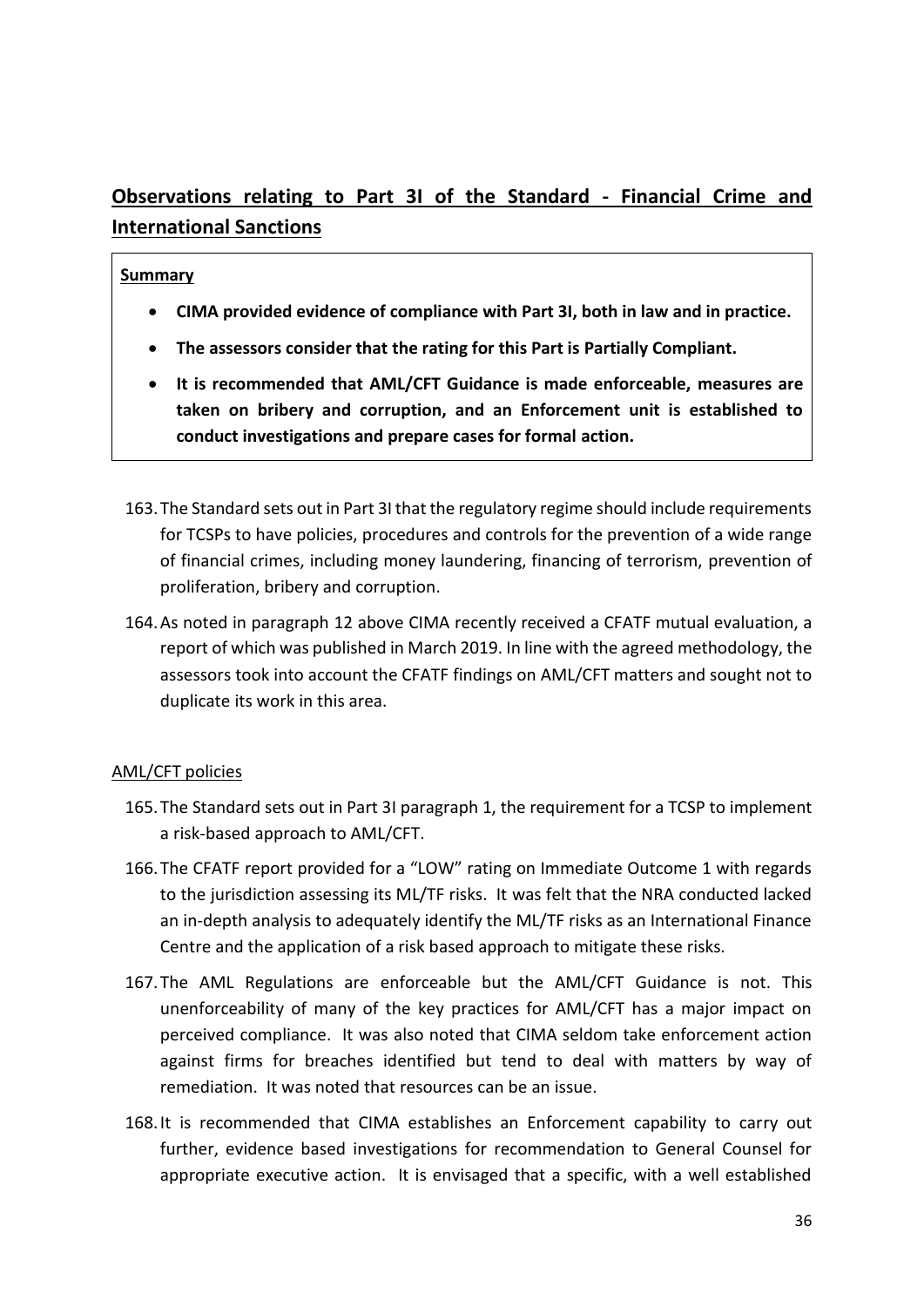head count, AML/CFT division will be set up specifically to assess firms across all sectors for compliance in this regard but this is not yet finalised

#### National co-operation and coordination

- 169.The Standard sets out in Part 3I paragraph 2, that the regulator should work with relevant national authorities for policy, intelligence and law enforcement.
- 170.The assessors have no adverse findings on this paragraph.

#### Regulation and supervision

- 171.The Standard sets out in Part 3I paragraph 3, that the regulator should supervise and enforce AML/CFT compliance by TCSPs.
- 172.The assessors have no adverse findings on this paragraph beyond comments previously contained in the CFATF evaluation.

#### Bribery and corruption

- 173.The Standard sets out in Part 3I paragraph 4, the requirement for a TCSP to have systems and controls to prevent bribery and corruption.
- 174.CIMA did not assess firms as part of their onsite inspection programme for staff, and entities as whole, with regards to Bribery and Corruption, although they have a Corruption Law and would be caught by the UK Bribery Act 2010. This is a significant area of non-compliance and it is recommended that remedial action is taken.

#### Policies procedures and controls

- 175.The Standard sets out in Part 3I paragraph 5, the requirement for a TCSP to communicate to its staff its internal policies procedures and controls.
- 176.The assessors have no adverse findings on this paragraph beyond comments previously contained in the CFATF evaluation

#### International sanctions

- 177.The Standard sets out in Part 3I paragraph 6, that the regulator should supervise TCSPs' procedures for compliance with international sanctions.
- 178.Currently CIMA refer only to S5 of the Anti-Money Laundering Regulations, which is a starting point for TCSPs to have systems and controls in place. FATF recommendations 6 & 7 require in the case of terrorist financing/proliferation that TCSPs/CIMA and law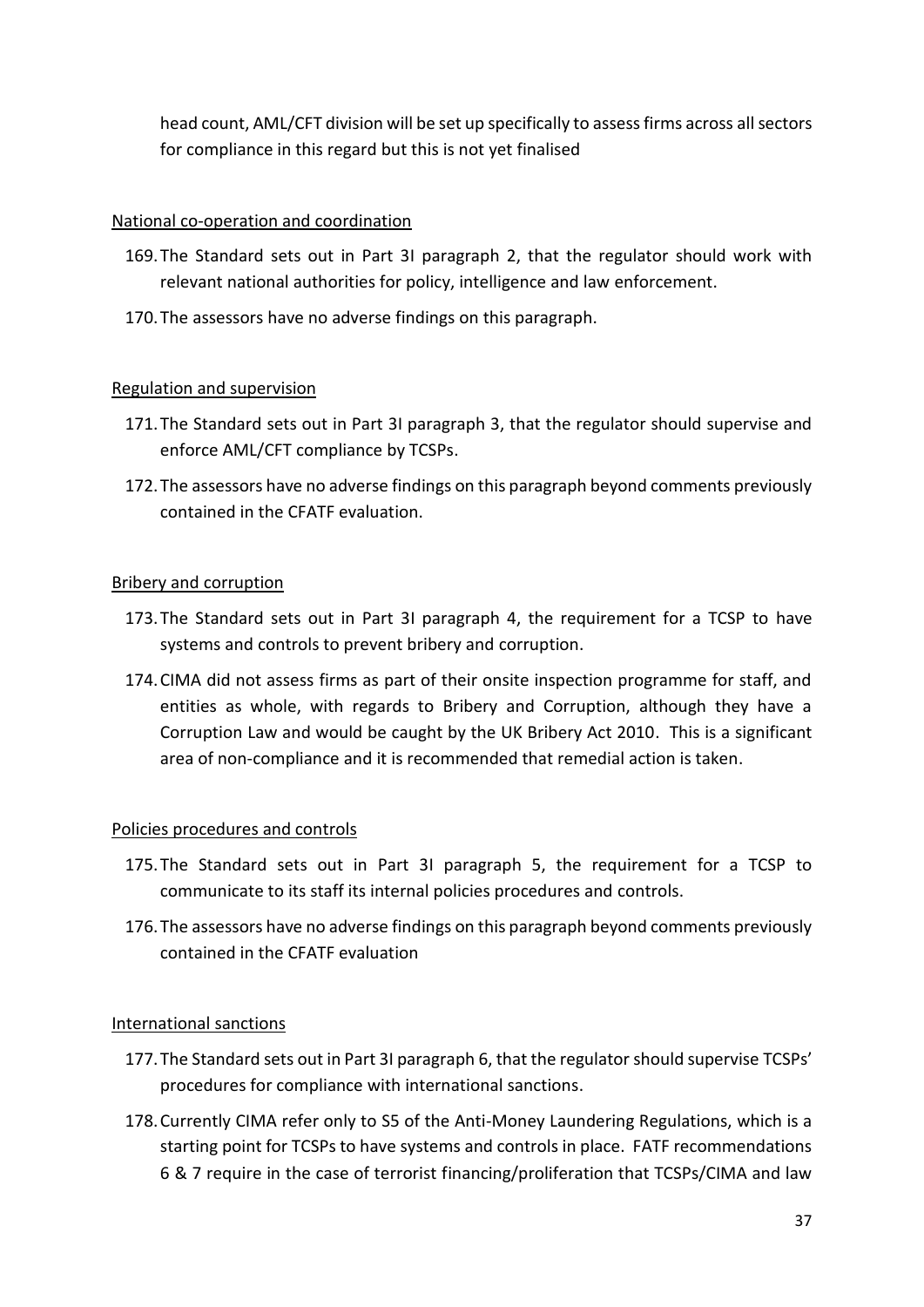enforcement have implemented a targeted sanctions regime to comply with the UN Security Council. CIMA also need to demonstrate that they have the ability to freeze, without delay, the funds or other assets so that they cannot be used directly or indirectly.

179.This is another area where the enforceability of Guidance needs to be implemented.